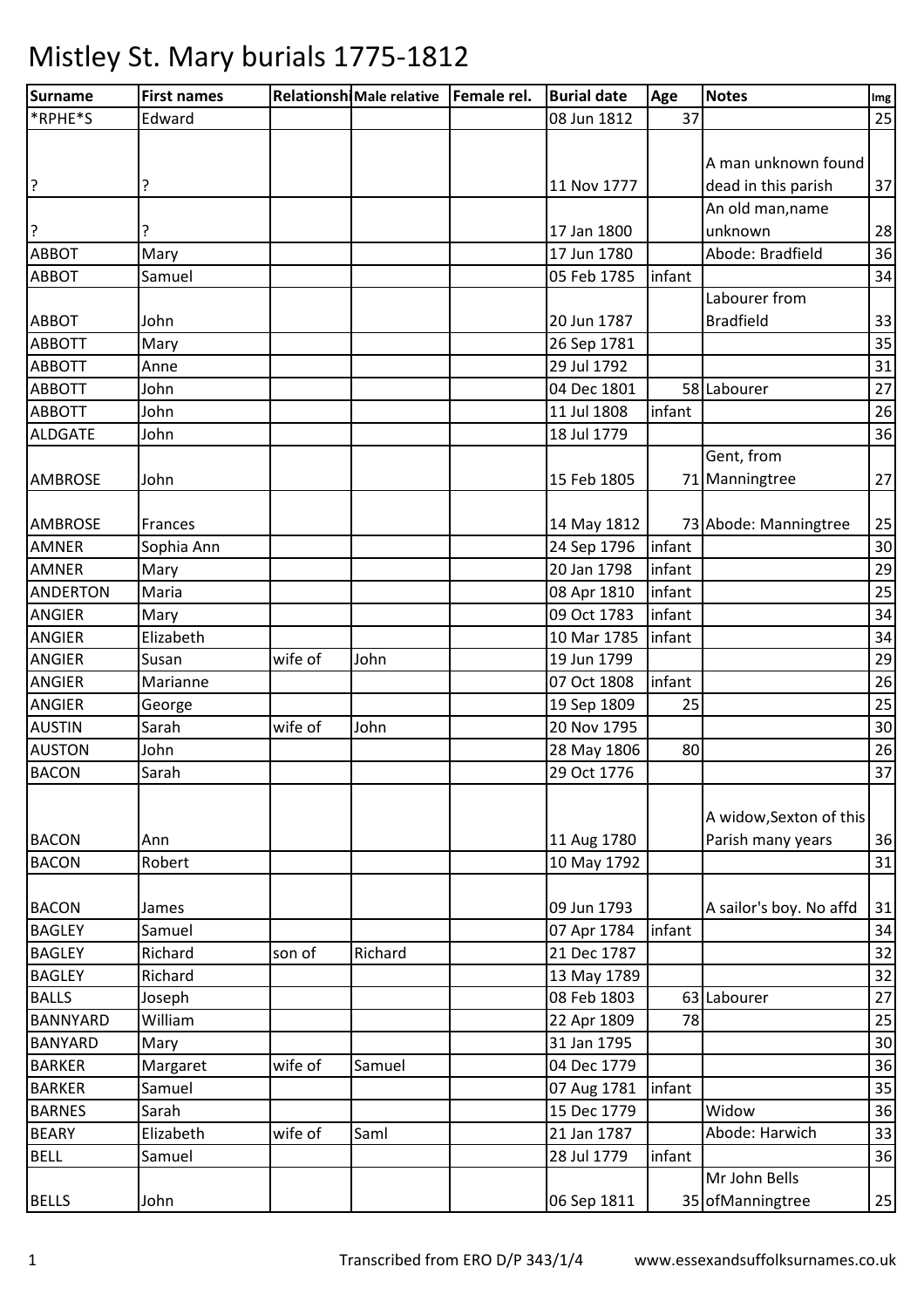| infant<br>25<br><b>BENNET</b><br>William<br>02 Dec 1811<br>27<br>Judith<br>12 Apr 1805<br><b>BENNETT</b><br>26<br>Richard<br>02 Oct 1808<br>58<br><b>BEST</b><br>38<br>William<br>Richard<br>30 Oct 1775<br>son of<br><b>BEST</b><br>dau of<br>Richard<br>37<br>Elizabeth<br>04 Feb 1778<br>Grace<br><b>BEST</b><br>37<br>Richard<br>21 Sep 1778<br><b>BETTS</b><br>30<br>05 Aug 1794<br>infant<br>Mary<br><b>BETTS</b><br>Shipwright<br>29<br>Michael<br>29 Aug 1797<br>The husband is James<br>29<br>Elizabeth<br>wife of<br>19 May 1798<br>jnr<br>James<br>Ex Officer at<br>Manningtree. John is<br>deceased<br>29<br><b>BETTS</b><br>wife of<br>07 Apr 1799<br>John<br>Mary<br>26<br><b>BETTS</b><br>16 Oct 1808<br>18<br>Mary<br><b>BETTS</b><br>26 Dec 1808<br>45<br>26<br>Daniel<br>36<br><b>BIGSBY</b><br>16 Jan 1781<br>infant<br>Dory<br><b>BIGSBY</b><br>infant<br>33<br>Thomas<br>09 Oct 1785<br>32<br><b>BIGSBY</b><br>10 May 1791<br>infant<br>Rebecca<br><b>BISHOP</b><br>wife of<br>John<br>28<br>31 May 1801<br>37<br>Ann<br>03 Oct 1800<br>28<br>Joseph<br>Bargeman. Drowned<br><b>BOWLES</b><br>Edw<br>33<br>Sarah<br>wife of<br>15 Jan 1786<br>Wherryman<br>28<br><b>BOWLES</b><br>Edmund<br>Wherryman<br>01 Oct 1800<br><b>BOX</b><br>16 Jun 1795<br>infant<br>30<br>Martin<br><b>BOX</b><br>01 Nov 1796<br>30<br>infant<br>Susan<br><b>BOX</b><br>26<br>Samuel<br>23 Jun 1806<br>21<br>35<br><b>BOYCE</b><br>Robert<br>14 Mar 1781<br>Taylor<br>Widow<br><b>BOYCE</b><br>05 Aug 1788<br>32<br>Ann<br>wife of<br>John<br>26 Apr 1793<br>Esq<br>31<br>Ann<br>28<br>22 Mar 1800<br>Gent<br>George<br>69 Widow<br>Sarah<br>26 Jan 1803<br>27<br>84 Gent, from Lawford<br>01 Aug 1810<br>25<br><b>BRIDGES</b><br>John<br>35<br><b>BROWN</b><br>Sarah<br>wife of<br>Charles<br>27 May 1783<br>Miller<br><b>BROWN</b><br>33<br>Joseph<br>14 May 1787<br><b>BROWN</b><br>27 May 1802<br>38<br>27<br>Sarah<br><b>BROWN</b><br>wife of<br>27<br>Sarah<br>Charles<br>18 Nov 1804<br><b>BROWN</b><br>Charles<br>08 Nov 1807<br>75<br>26<br><b>BUNABY</b><br>09 Jul 1789<br>32<br>Mary Nunn<br>infant<br>Sarah<br>88 Abode: Manningtree<br>25<br><b>CAREY</b><br>10 Mar 1811<br>30 Jan 1793<br>wife of<br>Wm<br>31<br>Labourer<br>CARRINGTON<br>John<br>Wm<br>30 Jan 1793<br>31<br><b>CARRINGTON</b><br>son of<br>Jonathan<br>25 Oct 1802<br>26<br>27<br><b>CARRINGTON</b><br>infant<br>26<br>Thomas<br>25 May 1808<br>CARRINGTON<br>10 Oct 1775<br>38<br>CARTER<br>Sarah<br>dau of<br>Robert<br>CARTER<br>04 Nov 1778<br>Abode: Manningtree<br>Sarah<br>06 Feb 1781<br>Sailor<br><b>CARTER</b><br>Robert<br>wife of<br>Stephen<br>21 Sep 1789<br>CARTER<br>Hannah | <b>Surname</b>     | <b>First names</b> | Relationshi Male relative   Female rel. | <b>Burial date</b> | Age | <b>Notes</b> | Img |
|-----------------------------------------------------------------------------------------------------------------------------------------------------------------------------------------------------------------------------------------------------------------------------------------------------------------------------------------------------------------------------------------------------------------------------------------------------------------------------------------------------------------------------------------------------------------------------------------------------------------------------------------------------------------------------------------------------------------------------------------------------------------------------------------------------------------------------------------------------------------------------------------------------------------------------------------------------------------------------------------------------------------------------------------------------------------------------------------------------------------------------------------------------------------------------------------------------------------------------------------------------------------------------------------------------------------------------------------------------------------------------------------------------------------------------------------------------------------------------------------------------------------------------------------------------------------------------------------------------------------------------------------------------------------------------------------------------------------------------------------------------------------------------------------------------------------------------------------------------------------------------------------------------------------------------------------------------------------------------------------------------------------------------------------------------------------------------------------------------------------------------------------------------------------------------------------------------------------------------------------------------------------------------------------------------------------------------------------------------------------------------------------------------------------------------------------------------------------------------------------------------------------------------------------------------------------------------------------------------------------------------------------------------------------------------|--------------------|--------------------|-----------------------------------------|--------------------|-----|--------------|-----|
|                                                                                                                                                                                                                                                                                                                                                                                                                                                                                                                                                                                                                                                                                                                                                                                                                                                                                                                                                                                                                                                                                                                                                                                                                                                                                                                                                                                                                                                                                                                                                                                                                                                                                                                                                                                                                                                                                                                                                                                                                                                                                                                                                                                                                                                                                                                                                                                                                                                                                                                                                                                                                                                                             |                    |                    |                                         |                    |     |              |     |
|                                                                                                                                                                                                                                                                                                                                                                                                                                                                                                                                                                                                                                                                                                                                                                                                                                                                                                                                                                                                                                                                                                                                                                                                                                                                                                                                                                                                                                                                                                                                                                                                                                                                                                                                                                                                                                                                                                                                                                                                                                                                                                                                                                                                                                                                                                                                                                                                                                                                                                                                                                                                                                                                             | <b>BENNETT</b>     |                    |                                         |                    |     |              |     |
|                                                                                                                                                                                                                                                                                                                                                                                                                                                                                                                                                                                                                                                                                                                                                                                                                                                                                                                                                                                                                                                                                                                                                                                                                                                                                                                                                                                                                                                                                                                                                                                                                                                                                                                                                                                                                                                                                                                                                                                                                                                                                                                                                                                                                                                                                                                                                                                                                                                                                                                                                                                                                                                                             |                    |                    |                                         |                    |     |              |     |
|                                                                                                                                                                                                                                                                                                                                                                                                                                                                                                                                                                                                                                                                                                                                                                                                                                                                                                                                                                                                                                                                                                                                                                                                                                                                                                                                                                                                                                                                                                                                                                                                                                                                                                                                                                                                                                                                                                                                                                                                                                                                                                                                                                                                                                                                                                                                                                                                                                                                                                                                                                                                                                                                             |                    |                    |                                         |                    |     |              |     |
|                                                                                                                                                                                                                                                                                                                                                                                                                                                                                                                                                                                                                                                                                                                                                                                                                                                                                                                                                                                                                                                                                                                                                                                                                                                                                                                                                                                                                                                                                                                                                                                                                                                                                                                                                                                                                                                                                                                                                                                                                                                                                                                                                                                                                                                                                                                                                                                                                                                                                                                                                                                                                                                                             |                    |                    |                                         |                    |     |              |     |
|                                                                                                                                                                                                                                                                                                                                                                                                                                                                                                                                                                                                                                                                                                                                                                                                                                                                                                                                                                                                                                                                                                                                                                                                                                                                                                                                                                                                                                                                                                                                                                                                                                                                                                                                                                                                                                                                                                                                                                                                                                                                                                                                                                                                                                                                                                                                                                                                                                                                                                                                                                                                                                                                             |                    |                    |                                         |                    |     |              |     |
|                                                                                                                                                                                                                                                                                                                                                                                                                                                                                                                                                                                                                                                                                                                                                                                                                                                                                                                                                                                                                                                                                                                                                                                                                                                                                                                                                                                                                                                                                                                                                                                                                                                                                                                                                                                                                                                                                                                                                                                                                                                                                                                                                                                                                                                                                                                                                                                                                                                                                                                                                                                                                                                                             |                    |                    |                                         |                    |     |              |     |
|                                                                                                                                                                                                                                                                                                                                                                                                                                                                                                                                                                                                                                                                                                                                                                                                                                                                                                                                                                                                                                                                                                                                                                                                                                                                                                                                                                                                                                                                                                                                                                                                                                                                                                                                                                                                                                                                                                                                                                                                                                                                                                                                                                                                                                                                                                                                                                                                                                                                                                                                                                                                                                                                             |                    |                    |                                         |                    |     |              |     |
|                                                                                                                                                                                                                                                                                                                                                                                                                                                                                                                                                                                                                                                                                                                                                                                                                                                                                                                                                                                                                                                                                                                                                                                                                                                                                                                                                                                                                                                                                                                                                                                                                                                                                                                                                                                                                                                                                                                                                                                                                                                                                                                                                                                                                                                                                                                                                                                                                                                                                                                                                                                                                                                                             |                    |                    |                                         |                    |     |              |     |
|                                                                                                                                                                                                                                                                                                                                                                                                                                                                                                                                                                                                                                                                                                                                                                                                                                                                                                                                                                                                                                                                                                                                                                                                                                                                                                                                                                                                                                                                                                                                                                                                                                                                                                                                                                                                                                                                                                                                                                                                                                                                                                                                                                                                                                                                                                                                                                                                                                                                                                                                                                                                                                                                             | <b>BETTS</b>       |                    |                                         |                    |     |              |     |
|                                                                                                                                                                                                                                                                                                                                                                                                                                                                                                                                                                                                                                                                                                                                                                                                                                                                                                                                                                                                                                                                                                                                                                                                                                                                                                                                                                                                                                                                                                                                                                                                                                                                                                                                                                                                                                                                                                                                                                                                                                                                                                                                                                                                                                                                                                                                                                                                                                                                                                                                                                                                                                                                             |                    |                    |                                         |                    |     |              |     |
|                                                                                                                                                                                                                                                                                                                                                                                                                                                                                                                                                                                                                                                                                                                                                                                                                                                                                                                                                                                                                                                                                                                                                                                                                                                                                                                                                                                                                                                                                                                                                                                                                                                                                                                                                                                                                                                                                                                                                                                                                                                                                                                                                                                                                                                                                                                                                                                                                                                                                                                                                                                                                                                                             |                    |                    |                                         |                    |     |              |     |
|                                                                                                                                                                                                                                                                                                                                                                                                                                                                                                                                                                                                                                                                                                                                                                                                                                                                                                                                                                                                                                                                                                                                                                                                                                                                                                                                                                                                                                                                                                                                                                                                                                                                                                                                                                                                                                                                                                                                                                                                                                                                                                                                                                                                                                                                                                                                                                                                                                                                                                                                                                                                                                                                             |                    |                    |                                         |                    |     |              |     |
|                                                                                                                                                                                                                                                                                                                                                                                                                                                                                                                                                                                                                                                                                                                                                                                                                                                                                                                                                                                                                                                                                                                                                                                                                                                                                                                                                                                                                                                                                                                                                                                                                                                                                                                                                                                                                                                                                                                                                                                                                                                                                                                                                                                                                                                                                                                                                                                                                                                                                                                                                                                                                                                                             |                    |                    |                                         |                    |     |              |     |
|                                                                                                                                                                                                                                                                                                                                                                                                                                                                                                                                                                                                                                                                                                                                                                                                                                                                                                                                                                                                                                                                                                                                                                                                                                                                                                                                                                                                                                                                                                                                                                                                                                                                                                                                                                                                                                                                                                                                                                                                                                                                                                                                                                                                                                                                                                                                                                                                                                                                                                                                                                                                                                                                             |                    |                    |                                         |                    |     |              |     |
|                                                                                                                                                                                                                                                                                                                                                                                                                                                                                                                                                                                                                                                                                                                                                                                                                                                                                                                                                                                                                                                                                                                                                                                                                                                                                                                                                                                                                                                                                                                                                                                                                                                                                                                                                                                                                                                                                                                                                                                                                                                                                                                                                                                                                                                                                                                                                                                                                                                                                                                                                                                                                                                                             |                    |                    |                                         |                    |     |              |     |
|                                                                                                                                                                                                                                                                                                                                                                                                                                                                                                                                                                                                                                                                                                                                                                                                                                                                                                                                                                                                                                                                                                                                                                                                                                                                                                                                                                                                                                                                                                                                                                                                                                                                                                                                                                                                                                                                                                                                                                                                                                                                                                                                                                                                                                                                                                                                                                                                                                                                                                                                                                                                                                                                             |                    |                    |                                         |                    |     |              |     |
|                                                                                                                                                                                                                                                                                                                                                                                                                                                                                                                                                                                                                                                                                                                                                                                                                                                                                                                                                                                                                                                                                                                                                                                                                                                                                                                                                                                                                                                                                                                                                                                                                                                                                                                                                                                                                                                                                                                                                                                                                                                                                                                                                                                                                                                                                                                                                                                                                                                                                                                                                                                                                                                                             |                    |                    |                                         |                    |     |              |     |
|                                                                                                                                                                                                                                                                                                                                                                                                                                                                                                                                                                                                                                                                                                                                                                                                                                                                                                                                                                                                                                                                                                                                                                                                                                                                                                                                                                                                                                                                                                                                                                                                                                                                                                                                                                                                                                                                                                                                                                                                                                                                                                                                                                                                                                                                                                                                                                                                                                                                                                                                                                                                                                                                             |                    |                    |                                         |                    |     |              |     |
|                                                                                                                                                                                                                                                                                                                                                                                                                                                                                                                                                                                                                                                                                                                                                                                                                                                                                                                                                                                                                                                                                                                                                                                                                                                                                                                                                                                                                                                                                                                                                                                                                                                                                                                                                                                                                                                                                                                                                                                                                                                                                                                                                                                                                                                                                                                                                                                                                                                                                                                                                                                                                                                                             |                    |                    |                                         |                    |     |              |     |
|                                                                                                                                                                                                                                                                                                                                                                                                                                                                                                                                                                                                                                                                                                                                                                                                                                                                                                                                                                                                                                                                                                                                                                                                                                                                                                                                                                                                                                                                                                                                                                                                                                                                                                                                                                                                                                                                                                                                                                                                                                                                                                                                                                                                                                                                                                                                                                                                                                                                                                                                                                                                                                                                             | BOW <sup>*</sup> N |                    |                                         |                    |     |              |     |
|                                                                                                                                                                                                                                                                                                                                                                                                                                                                                                                                                                                                                                                                                                                                                                                                                                                                                                                                                                                                                                                                                                                                                                                                                                                                                                                                                                                                                                                                                                                                                                                                                                                                                                                                                                                                                                                                                                                                                                                                                                                                                                                                                                                                                                                                                                                                                                                                                                                                                                                                                                                                                                                                             |                    |                    |                                         |                    |     |              |     |
|                                                                                                                                                                                                                                                                                                                                                                                                                                                                                                                                                                                                                                                                                                                                                                                                                                                                                                                                                                                                                                                                                                                                                                                                                                                                                                                                                                                                                                                                                                                                                                                                                                                                                                                                                                                                                                                                                                                                                                                                                                                                                                                                                                                                                                                                                                                                                                                                                                                                                                                                                                                                                                                                             |                    |                    |                                         |                    |     |              |     |
|                                                                                                                                                                                                                                                                                                                                                                                                                                                                                                                                                                                                                                                                                                                                                                                                                                                                                                                                                                                                                                                                                                                                                                                                                                                                                                                                                                                                                                                                                                                                                                                                                                                                                                                                                                                                                                                                                                                                                                                                                                                                                                                                                                                                                                                                                                                                                                                                                                                                                                                                                                                                                                                                             |                    |                    |                                         |                    |     |              |     |
|                                                                                                                                                                                                                                                                                                                                                                                                                                                                                                                                                                                                                                                                                                                                                                                                                                                                                                                                                                                                                                                                                                                                                                                                                                                                                                                                                                                                                                                                                                                                                                                                                                                                                                                                                                                                                                                                                                                                                                                                                                                                                                                                                                                                                                                                                                                                                                                                                                                                                                                                                                                                                                                                             |                    |                    |                                         |                    |     |              |     |
|                                                                                                                                                                                                                                                                                                                                                                                                                                                                                                                                                                                                                                                                                                                                                                                                                                                                                                                                                                                                                                                                                                                                                                                                                                                                                                                                                                                                                                                                                                                                                                                                                                                                                                                                                                                                                                                                                                                                                                                                                                                                                                                                                                                                                                                                                                                                                                                                                                                                                                                                                                                                                                                                             |                    |                    |                                         |                    |     |              |     |
|                                                                                                                                                                                                                                                                                                                                                                                                                                                                                                                                                                                                                                                                                                                                                                                                                                                                                                                                                                                                                                                                                                                                                                                                                                                                                                                                                                                                                                                                                                                                                                                                                                                                                                                                                                                                                                                                                                                                                                                                                                                                                                                                                                                                                                                                                                                                                                                                                                                                                                                                                                                                                                                                             |                    |                    |                                         |                    |     |              |     |
|                                                                                                                                                                                                                                                                                                                                                                                                                                                                                                                                                                                                                                                                                                                                                                                                                                                                                                                                                                                                                                                                                                                                                                                                                                                                                                                                                                                                                                                                                                                                                                                                                                                                                                                                                                                                                                                                                                                                                                                                                                                                                                                                                                                                                                                                                                                                                                                                                                                                                                                                                                                                                                                                             |                    |                    |                                         |                    |     |              |     |
|                                                                                                                                                                                                                                                                                                                                                                                                                                                                                                                                                                                                                                                                                                                                                                                                                                                                                                                                                                                                                                                                                                                                                                                                                                                                                                                                                                                                                                                                                                                                                                                                                                                                                                                                                                                                                                                                                                                                                                                                                                                                                                                                                                                                                                                                                                                                                                                                                                                                                                                                                                                                                                                                             | <b>BRIDGES</b>     |                    |                                         |                    |     |              |     |
|                                                                                                                                                                                                                                                                                                                                                                                                                                                                                                                                                                                                                                                                                                                                                                                                                                                                                                                                                                                                                                                                                                                                                                                                                                                                                                                                                                                                                                                                                                                                                                                                                                                                                                                                                                                                                                                                                                                                                                                                                                                                                                                                                                                                                                                                                                                                                                                                                                                                                                                                                                                                                                                                             | <b>BRIDGES</b>     |                    |                                         |                    |     |              |     |
|                                                                                                                                                                                                                                                                                                                                                                                                                                                                                                                                                                                                                                                                                                                                                                                                                                                                                                                                                                                                                                                                                                                                                                                                                                                                                                                                                                                                                                                                                                                                                                                                                                                                                                                                                                                                                                                                                                                                                                                                                                                                                                                                                                                                                                                                                                                                                                                                                                                                                                                                                                                                                                                                             | <b>BRIDGES</b>     |                    |                                         |                    |     |              |     |
|                                                                                                                                                                                                                                                                                                                                                                                                                                                                                                                                                                                                                                                                                                                                                                                                                                                                                                                                                                                                                                                                                                                                                                                                                                                                                                                                                                                                                                                                                                                                                                                                                                                                                                                                                                                                                                                                                                                                                                                                                                                                                                                                                                                                                                                                                                                                                                                                                                                                                                                                                                                                                                                                             |                    |                    |                                         |                    |     |              |     |
|                                                                                                                                                                                                                                                                                                                                                                                                                                                                                                                                                                                                                                                                                                                                                                                                                                                                                                                                                                                                                                                                                                                                                                                                                                                                                                                                                                                                                                                                                                                                                                                                                                                                                                                                                                                                                                                                                                                                                                                                                                                                                                                                                                                                                                                                                                                                                                                                                                                                                                                                                                                                                                                                             |                    |                    |                                         |                    |     |              |     |
|                                                                                                                                                                                                                                                                                                                                                                                                                                                                                                                                                                                                                                                                                                                                                                                                                                                                                                                                                                                                                                                                                                                                                                                                                                                                                                                                                                                                                                                                                                                                                                                                                                                                                                                                                                                                                                                                                                                                                                                                                                                                                                                                                                                                                                                                                                                                                                                                                                                                                                                                                                                                                                                                             |                    |                    |                                         |                    |     |              |     |
|                                                                                                                                                                                                                                                                                                                                                                                                                                                                                                                                                                                                                                                                                                                                                                                                                                                                                                                                                                                                                                                                                                                                                                                                                                                                                                                                                                                                                                                                                                                                                                                                                                                                                                                                                                                                                                                                                                                                                                                                                                                                                                                                                                                                                                                                                                                                                                                                                                                                                                                                                                                                                                                                             |                    |                    |                                         |                    |     |              |     |
|                                                                                                                                                                                                                                                                                                                                                                                                                                                                                                                                                                                                                                                                                                                                                                                                                                                                                                                                                                                                                                                                                                                                                                                                                                                                                                                                                                                                                                                                                                                                                                                                                                                                                                                                                                                                                                                                                                                                                                                                                                                                                                                                                                                                                                                                                                                                                                                                                                                                                                                                                                                                                                                                             |                    |                    |                                         |                    |     |              |     |
|                                                                                                                                                                                                                                                                                                                                                                                                                                                                                                                                                                                                                                                                                                                                                                                                                                                                                                                                                                                                                                                                                                                                                                                                                                                                                                                                                                                                                                                                                                                                                                                                                                                                                                                                                                                                                                                                                                                                                                                                                                                                                                                                                                                                                                                                                                                                                                                                                                                                                                                                                                                                                                                                             |                    |                    |                                         |                    |     |              |     |
|                                                                                                                                                                                                                                                                                                                                                                                                                                                                                                                                                                                                                                                                                                                                                                                                                                                                                                                                                                                                                                                                                                                                                                                                                                                                                                                                                                                                                                                                                                                                                                                                                                                                                                                                                                                                                                                                                                                                                                                                                                                                                                                                                                                                                                                                                                                                                                                                                                                                                                                                                                                                                                                                             |                    |                    |                                         |                    |     |              |     |
|                                                                                                                                                                                                                                                                                                                                                                                                                                                                                                                                                                                                                                                                                                                                                                                                                                                                                                                                                                                                                                                                                                                                                                                                                                                                                                                                                                                                                                                                                                                                                                                                                                                                                                                                                                                                                                                                                                                                                                                                                                                                                                                                                                                                                                                                                                                                                                                                                                                                                                                                                                                                                                                                             |                    |                    |                                         |                    |     |              |     |
|                                                                                                                                                                                                                                                                                                                                                                                                                                                                                                                                                                                                                                                                                                                                                                                                                                                                                                                                                                                                                                                                                                                                                                                                                                                                                                                                                                                                                                                                                                                                                                                                                                                                                                                                                                                                                                                                                                                                                                                                                                                                                                                                                                                                                                                                                                                                                                                                                                                                                                                                                                                                                                                                             |                    |                    |                                         |                    |     |              |     |
|                                                                                                                                                                                                                                                                                                                                                                                                                                                                                                                                                                                                                                                                                                                                                                                                                                                                                                                                                                                                                                                                                                                                                                                                                                                                                                                                                                                                                                                                                                                                                                                                                                                                                                                                                                                                                                                                                                                                                                                                                                                                                                                                                                                                                                                                                                                                                                                                                                                                                                                                                                                                                                                                             |                    |                    |                                         |                    |     |              |     |
|                                                                                                                                                                                                                                                                                                                                                                                                                                                                                                                                                                                                                                                                                                                                                                                                                                                                                                                                                                                                                                                                                                                                                                                                                                                                                                                                                                                                                                                                                                                                                                                                                                                                                                                                                                                                                                                                                                                                                                                                                                                                                                                                                                                                                                                                                                                                                                                                                                                                                                                                                                                                                                                                             |                    |                    |                                         |                    |     |              |     |
|                                                                                                                                                                                                                                                                                                                                                                                                                                                                                                                                                                                                                                                                                                                                                                                                                                                                                                                                                                                                                                                                                                                                                                                                                                                                                                                                                                                                                                                                                                                                                                                                                                                                                                                                                                                                                                                                                                                                                                                                                                                                                                                                                                                                                                                                                                                                                                                                                                                                                                                                                                                                                                                                             |                    |                    |                                         |                    |     |              |     |
|                                                                                                                                                                                                                                                                                                                                                                                                                                                                                                                                                                                                                                                                                                                                                                                                                                                                                                                                                                                                                                                                                                                                                                                                                                                                                                                                                                                                                                                                                                                                                                                                                                                                                                                                                                                                                                                                                                                                                                                                                                                                                                                                                                                                                                                                                                                                                                                                                                                                                                                                                                                                                                                                             |                    |                    |                                         |                    |     |              |     |
|                                                                                                                                                                                                                                                                                                                                                                                                                                                                                                                                                                                                                                                                                                                                                                                                                                                                                                                                                                                                                                                                                                                                                                                                                                                                                                                                                                                                                                                                                                                                                                                                                                                                                                                                                                                                                                                                                                                                                                                                                                                                                                                                                                                                                                                                                                                                                                                                                                                                                                                                                                                                                                                                             |                    |                    |                                         |                    |     |              |     |
|                                                                                                                                                                                                                                                                                                                                                                                                                                                                                                                                                                                                                                                                                                                                                                                                                                                                                                                                                                                                                                                                                                                                                                                                                                                                                                                                                                                                                                                                                                                                                                                                                                                                                                                                                                                                                                                                                                                                                                                                                                                                                                                                                                                                                                                                                                                                                                                                                                                                                                                                                                                                                                                                             |                    |                    |                                         |                    |     |              |     |
| 36<br>32                                                                                                                                                                                                                                                                                                                                                                                                                                                                                                                                                                                                                                                                                                                                                                                                                                                                                                                                                                                                                                                                                                                                                                                                                                                                                                                                                                                                                                                                                                                                                                                                                                                                                                                                                                                                                                                                                                                                                                                                                                                                                                                                                                                                                                                                                                                                                                                                                                                                                                                                                                                                                                                                    |                    |                    |                                         |                    |     |              | 36  |
|                                                                                                                                                                                                                                                                                                                                                                                                                                                                                                                                                                                                                                                                                                                                                                                                                                                                                                                                                                                                                                                                                                                                                                                                                                                                                                                                                                                                                                                                                                                                                                                                                                                                                                                                                                                                                                                                                                                                                                                                                                                                                                                                                                                                                                                                                                                                                                                                                                                                                                                                                                                                                                                                             |                    |                    |                                         |                    |     |              |     |
|                                                                                                                                                                                                                                                                                                                                                                                                                                                                                                                                                                                                                                                                                                                                                                                                                                                                                                                                                                                                                                                                                                                                                                                                                                                                                                                                                                                                                                                                                                                                                                                                                                                                                                                                                                                                                                                                                                                                                                                                                                                                                                                                                                                                                                                                                                                                                                                                                                                                                                                                                                                                                                                                             |                    |                    |                                         |                    |     |              |     |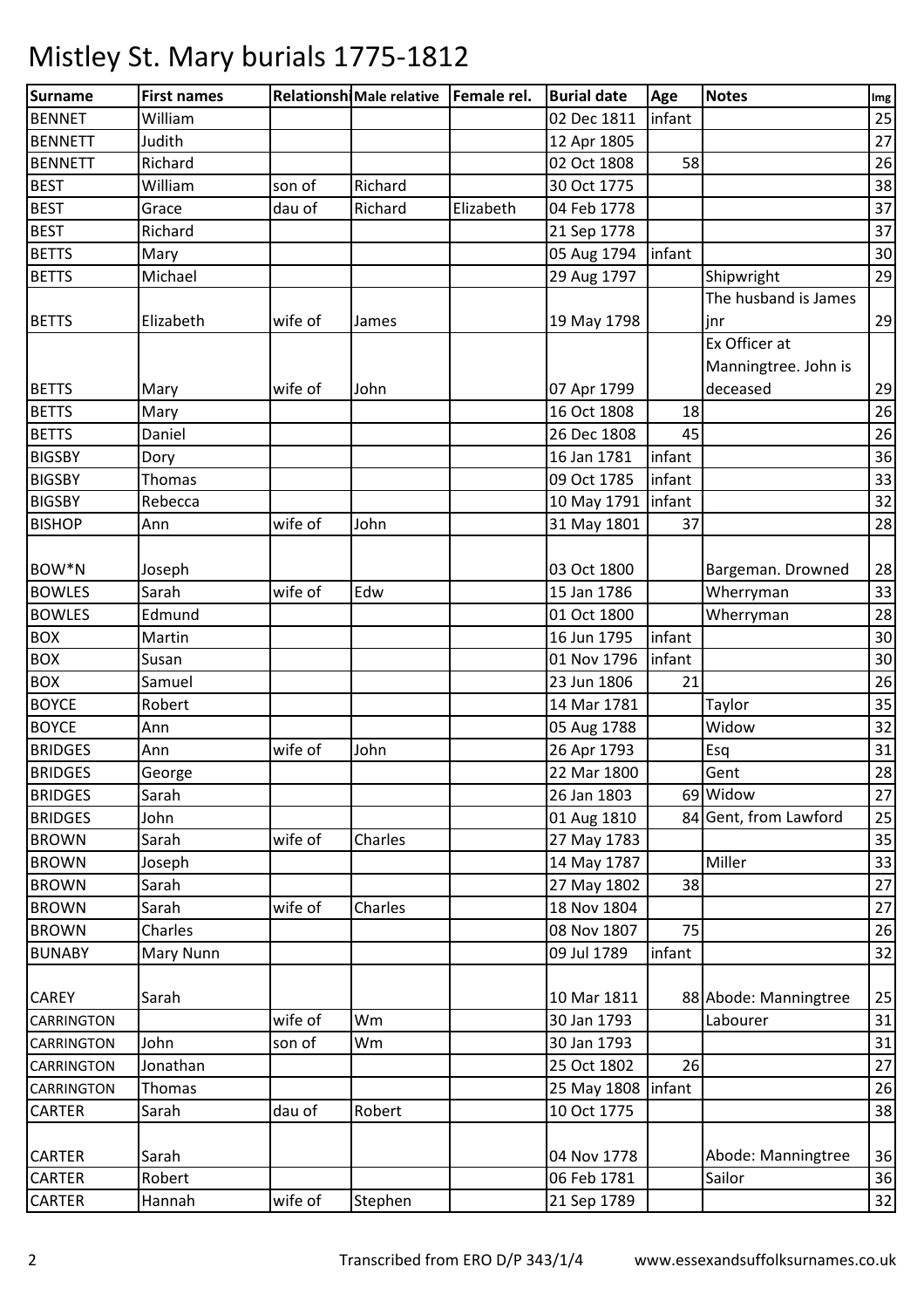| Surname           | <b>First names</b> |          | Relationshi Male relative   Female rel. |        | <b>Burial date</b>   | Age    | <b>Notes</b>          | Img |
|-------------------|--------------------|----------|-----------------------------------------|--------|----------------------|--------|-----------------------|-----|
| <b>CARTER</b>     | George             |          |                                         |        | 29 Oct 1792          |        |                       | 31  |
| <b>CARTER</b>     | Stephen            |          |                                         |        | 17 Dec 1792          |        | Coal Meter ?          | 31  |
| <b>CARTER</b>     |                    |          |                                         |        | 05 May 1793   infant |        |                       | 31  |
| <b>CARTER</b>     | George             |          |                                         |        | 25 Aug 1798          | infant |                       | 29  |
| <b>CATTON</b>     | Hannah             |          |                                         |        | 13 Jul 1786          | infant | Abode: Harwich        | 33  |
| <b>CATTON</b>     | Henry              |          |                                         |        | 16 Aug 1787          | infant | Abode: Harwich        | 33  |
| <b>CHAPLYN</b>    | Frances Louisa     |          |                                         |        | 23 Oct 1812          |        |                       | 25  |
| <b>CHRISTMAS</b>  | James              |          |                                         |        | 26 Apr 1786          |        | Blacksmith            | 33  |
|                   |                    |          |                                         |        |                      |        |                       |     |
| <b>CLAPHAM</b>    | Sarah              |          |                                         |        | 28 Jan 1808          |        | 20 Abode: Manningtree | 26  |
| <b>CLARK</b>      | Sarah              |          |                                         |        | 18 Nov 1782          | infant |                       | 35  |
| <b>CLARK</b>      | Marianne           |          |                                         |        | 09 Dec 1801          | 4      |                       | 27  |
| <b>CLARK</b>      | Ann                |          |                                         |        | 19 Apr 1806          | 23     |                       | 26  |
| <b>CLARK</b>      | John               |          |                                         |        | 08 May 1806          | 80     |                       | 26  |
| <b>CLARK</b>      | William            |          |                                         |        | 26 Jun 1807          | infant |                       | 26  |
| <b>CLARKE</b>     | William            | son of   | John                                    | Hannah | 04 Jan 1780          |        |                       | 36  |
| <b>CLARKE</b>     |                    |          |                                         |        | 06 Nov 1799          |        | A lame boy            | 28  |
| COBB              | William            |          |                                         |        | 24 Nov 1806          | 74     |                       | 26  |
| COLE              | John               |          |                                         |        | 23 May 1786          |        |                       | 33  |
| <b>COLE</b>       | Hannah             | widow of | John                                    |        | 02 Jul 1786          |        |                       | 33  |
| <b>COLE</b>       | George             |          |                                         |        | 15 Aug 1790          | infant |                       | 32  |
| <b>COLE</b>       | John               |          |                                         |        | 20 Jun 1811          | 24     |                       | 25  |
| <b>COOPER</b>     | Thomas             |          |                                         |        | 07 Aug 1785          |        | Abode: Michaestow     | 34  |
| <b>COOPER</b>     | Ann                | wife of  | Thomas                                  |        | 10 Dec 1788          |        |                       | 32  |
| <b>COOPER</b>     | Ann                | wife of  | James                                   |        | 14 May 1795          |        |                       | 30  |
| <b>COWPER</b>     |                    |          |                                         |        | 17 May 1801          | infant |                       | 28  |
|                   |                    |          |                                         |        |                      |        |                       |     |
| <b>CRANE</b>      | Margaret           |          |                                         |        | 26 Sep 1779          |        | Abode: Manningtree    | 36  |
| <b>CROOKS</b>     | Isaac              |          |                                         |        | 18 Aug 1778          |        | A stranger            | 37  |
| <b>DALDY</b>      | Robert             |          |                                         |        | 04 Dec 1802 3m       |        |                       | 27  |
| <b>DAVY</b>       | Susan              |          |                                         |        | 17 Dec 1802          | 20     |                       | 27  |
| <b>DAY</b>        | Benjamin           |          |                                         |        | 13 Sep 1781          |        |                       | 35  |
| <b>DAY</b>        | Mary               |          |                                         |        | 15 Jan 1786          |        |                       | 33  |
| <b>DAY</b>        | Robert             |          |                                         |        | 14 May 1786   infant |        |                       | 33  |
| <b>DAY</b>        | William            |          |                                         |        | 09 Dec 1786          | infant |                       | 33  |
| <b>DAY</b>        | David              |          |                                         |        | 17 Sep 1787          | infant |                       | 33  |
| <b>DAY</b>        | David              |          |                                         |        | 03 May 1795          | infant |                       | 30  |
| <b>DAY</b>        | William            |          |                                         |        | 24 Apr 1796          | 17     |                       | 30  |
| <b>DAY</b>        | John               |          |                                         |        | 22 Jan 1798          | infant |                       | 29  |
| <b>DAY</b>        | Ann                | wife of  | Benjamin                                |        | 11 Feb 1798          |        |                       | 29  |
| <b>DEACON</b>     | Robert             |          |                                         |        | 21 Jan 1787          |        | 84 Shoemaker pauper   | 33  |
| <b>DISNEY</b>     | Elizabeth          |          |                                         |        | 05 Jun 1789          | infant |                       | 32  |
| <b>DIXON</b>      | Thomas Warner      |          |                                         |        | 02 Aug 1794          | infant |                       | 31  |
| <b>DIXON</b>      | Gertrude           |          |                                         |        | 30 Sep 1794          |        |                       | 30  |
| <b>DOCTOR</b>     | Peter              |          |                                         |        | 12 Jun 1778          |        | Abode: Sunderland     | 37  |
| <b>DREW</b>       | Ann                | wife of  | Joseph                                  |        | 22 Dec 1785          |        |                       | 33  |
| <b>DREW</b>       | Joseph             |          |                                         |        | 15 Nov 1808          | 65     |                       | 26  |
| <b>DUNNINGHAM</b> | Joseph             |          |                                         |        | 15 Apr 1781          |        |                       | 35  |
| <b>DUNNINGHAM</b> | Maria              |          |                                         |        | 16 Dec 1802          | 2m     |                       | 27  |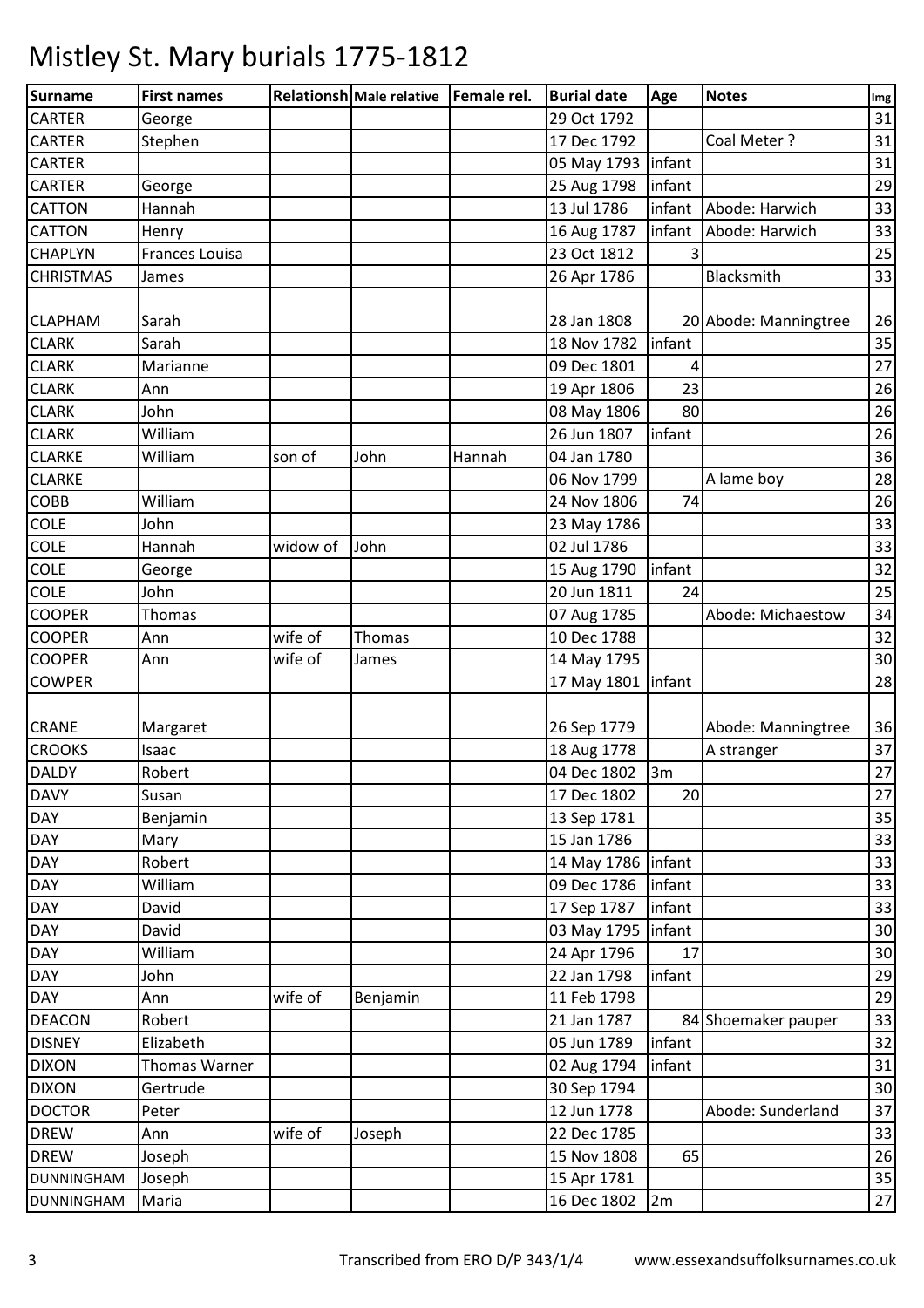| <b>Surname</b>    | <b>First names</b> |          | Relationshi Male relative   Female rel. |       | <b>Burial date</b> | Age    | <b>Notes</b>          | Img |
|-------------------|--------------------|----------|-----------------------------------------|-------|--------------------|--------|-----------------------|-----|
| <b>DUNNINGHAM</b> | Dinah              |          |                                         |       | 02 Oct 1806        |        |                       | 26  |
| <b>DYER</b>       | Samuel             |          |                                         |       | 05 Jan 1779        |        |                       | 36  |
| <b>DYER</b>       | John               |          |                                         |       | 25 Mar 1781        |        | Glazier               | 35  |
|                   |                    |          |                                         |       |                    |        |                       |     |
| <b>DYER</b>       | William            |          |                                         |       | 17 Oct 1811        |        | Abode: Manningtree    | 25  |
| <b>DYER</b>       | Sarah              |          |                                         |       | 13 Oct 1812        |        | 65 Widow              | 25  |
| <b>EASTER</b>     | James              |          |                                         |       | 28 Mar 1787        | infant |                       | 33  |
| <b>EASTER</b>     | Ann                |          |                                         |       | 05 Feb 1796        |        |                       | 30  |
| <b>EASTER</b>     | Ann                | wife of  | Samuel                                  |       | 20 Apr 1798        |        |                       | 29  |
| <b>EASTER</b>     | Samuel             |          |                                         |       | 24 Nov 1801        |        | 58 Publican           | 28  |
| <b>EASTER</b>     | Sarah              | widow of | Samuel                                  |       | 01 Dec 1801        | 48     |                       | 28  |
| <b>EASTER</b>     | William            |          |                                         |       | 10 Jul 1803        | infant |                       | 27  |
| <b>EASTER</b>     | Enoch              |          |                                         |       | 17 Apr 1810        | 1      |                       | 25  |
| <b>EASTER</b>     | Maria              |          |                                         |       | 23 Apr 1811        | infant |                       | 25  |
| <b>EASTER</b>     | Enoch              |          |                                         |       | 30 Sep 1812        | infant |                       | 25  |
| <b>ELEY</b>       | Joseph             |          |                                         |       | 23 Dec 1804        | 78     |                       | 27  |
| <b>ELLISTON</b>   | John               | son of   | John                                    | Mary  | 18 Dec 1776        |        |                       | 37  |
| <b>ELLISTON</b>   | Samuel             |          |                                         |       | 18 Jan 1781        | infant |                       | 36  |
| <b>ELLISTON</b>   | William            |          |                                         |       | 25 Jan 1781        | infant |                       | 36  |
| <b>ELLISTON</b>   | John               |          |                                         |       | 03 Nov 1799        |        |                       | 28  |
| <b>ELMER</b>      | Jane               |          |                                         |       | 25 Oct 1797        | infant |                       | 29  |
| <b>ELY</b>        | Sarah              | dau of   | Robert                                  | Sarah | 07 Jan 1776        |        |                       | 38  |
| <b>ELY</b>        | Mary               |          |                                         |       | 02 May 1802        |        |                       | 27  |
| <b>ELY</b>        | William            |          |                                         |       | 22 Aug 1808        | infant |                       | 26  |
| <b>ETEEN</b>      | John               |          |                                         |       | 11 Mar 1790        | infant |                       | 32  |
| <b>ETEEN</b>      | Sarah              |          |                                         |       | 04 Nov 1804        | infant |                       | 27  |
|                   |                    |          |                                         |       |                    |        |                       |     |
| <b>EVE</b>        | Sarah              |          |                                         |       | 30 Aug 1778        |        | Abode: Manningtree    | 37  |
| <b>EVE</b>        | Thomas             |          |                                         |       | 26 Dec 1780        | infant |                       | 36  |
| <b>EVE</b>        | Millicent          |          |                                         |       | 14 Jun 1786        | infant |                       | 33  |
| <b>EVE</b>        | <b>Thomas</b>      |          |                                         |       | 21 Dec 1788        | infant |                       | 32  |
| <b>EVE</b>        | <b>Thomas</b>      |          |                                         |       | 07 May 1799        | infant |                       | 29  |
| <b>EVE</b>        | Milly              |          |                                         |       | 25 Oct 1805        | 14     |                       | 26  |
| <b>EVE</b>        | Lydia              |          |                                         |       | 16 Nov 1805        | 21     |                       | 26  |
| <b>EVE</b>        | Susan              |          |                                         |       | 07 Sep 1806        | 24     |                       | 26  |
| <b>EVE</b>        | Sarah              |          |                                         |       | 29 Nov 1806        | 49     |                       | 26  |
|                   |                    |          |                                         |       |                    |        | Cooper, from          |     |
| <b>EVERITT</b>    | Samuel             |          |                                         |       | 25 Oct 1783        |        | Manningtree           | 34  |
|                   |                    |          |                                         |       |                    |        | See George Taylor     |     |
| <b>FAIRLIE</b>    | Robert             |          |                                         |       | 30 Jun 1799        |        | same day              | 29  |
| <b>FALL</b>       | John               |          |                                         |       | 13 Sep 1777        |        |                       | 37  |
| <b>FALL</b>       | Millicent          | wife of  | Daniel                                  |       | 25 Oct 1783        |        |                       | 34  |
|                   |                    |          |                                         |       |                    |        | The husband is Daniel |     |
| <b>FALL</b>       | Susan              | wife of  | Daniel                                  |       | 19 Feb 1794        |        | jnr                   | 31  |
| <b>FALL</b>       | Daniel             |          |                                         |       | 25 Sep 1799        | 77     | Caepenter             | 28  |
| <b>FALL</b>       | Lydia              | widow of | Daniel                                  |       | 23 Mar 1801        | 79     |                       | 28  |
|                   |                    |          |                                         |       |                    |        |                       |     |
| <b>FALL</b>       | George             |          |                                         |       | 16 Jan 1810        |        | 23 Abode: Manningtree | 25  |
| <b>FALL</b>       | John               |          |                                         |       | 22 Aug 1812        | 18     |                       | 25  |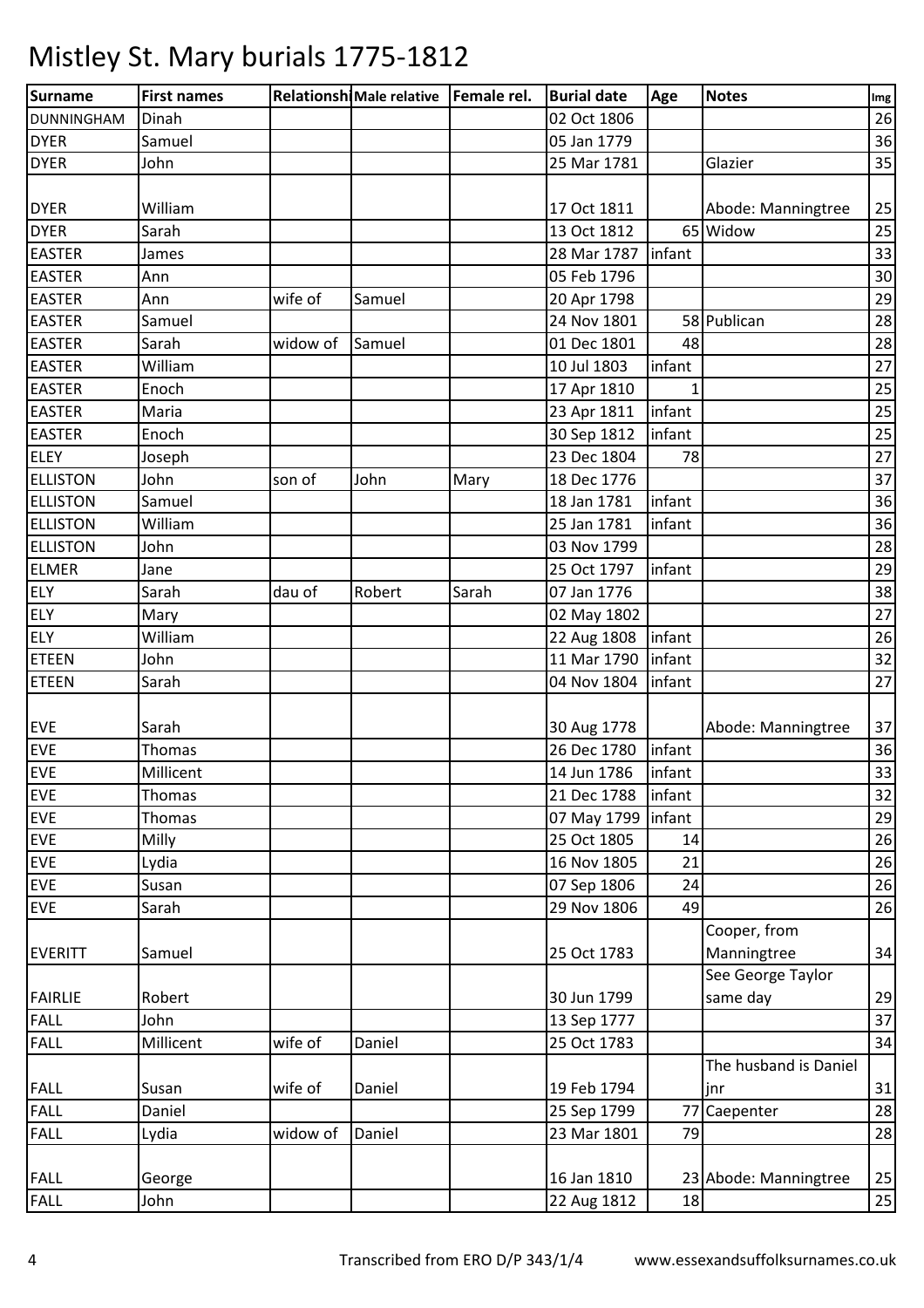| <b>Surname</b>  | <b>First names</b> |         | Relationshi Male relative   Female rel. | <b>Burial date</b>   | Age             | <b>Notes</b>          | Img |
|-----------------|--------------------|---------|-----------------------------------------|----------------------|-----------------|-----------------------|-----|
| <b>FELGATE</b>  | Ann                | wife of |                                         | 08 Mar 1797          |                 | Taylor                | 29  |
| FENN            | Robert             |         |                                         | 19 Apr 1799          | infant          |                       | 29  |
| <b>FENN</b>     | Maria              |         |                                         | 15 Jan 1804          | 2w              | Twin                  | 27  |
| FENN            | Charlotte          |         |                                         | 15 Jan 1804          | 2w              | Twin                  | 27  |
| <b>FENN</b>     | James              |         |                                         | 21 Dec 1804          | 3               |                       | 27  |
| FENN            | James              |         |                                         | 01 Jul 1810          |                 |                       | 25  |
| <b>FIELD</b>    | Ann                | wife of | Esq                                     | 29 Dec 1790          |                 | Abode: London         | 32  |
|                 |                    |         |                                         |                      |                 |                       |     |
| FISH ?          | Anna               |         |                                         | 04 Dec 1811          |                 | 64 Abode: Manningtree | 25  |
| <b>FISHER</b>   | Sarah              | wife of | James                                   | 09 Dec 1800          |                 | Abode: Whersted       | 28  |
| <b>FOLKARD</b>  | Susan              |         |                                         | 22 Oct 1787          | infant          |                       | 33  |
| <b>FOLKARD</b>  | James              |         |                                         | 07 Jul 1789          |                 | Carpenter             | 32  |
| <b>FRANCIS</b>  | George             | son of  | John                                    | 09 Dec 1777          | infant          |                       | 37  |
| <b>FRANCIS</b>  | Mary               |         |                                         | 07 Jun 1778          |                 |                       | 37  |
| <b>FRANCIS</b>  | John               |         |                                         | 01 Oct 1779          |                 |                       | 36  |
| <b>FRANCIS</b>  | David              |         |                                         | 07 Jun 1781          | infant          |                       | 35  |
| <b>FRANCIS</b>  | Elizabeth          |         |                                         | 13 Aug 1798          |                 |                       | 29  |
| <b>FRANCIS</b>  | Richard            |         |                                         | 10 Dec 1801          | 1               |                       | 27  |
| <b>FRANCIS</b>  | Sarah              |         |                                         | 06 Apr 1806          | 30              |                       | 26  |
| <b>FRANCIS</b>  | Dorothy            |         |                                         | 23 Jul 1807          | 68              |                       | 26  |
| <b>FRANCIS</b>  | Richard            |         |                                         | 04 Jan 1809          | 34              |                       | 26  |
| <b>FROST</b>    | Rebecka            |         |                                         | 20 Apr 1776          |                 |                       | 38  |
| <b>FROST</b>    | Susan              |         |                                         | 14 Sep 1780          |                 |                       | 36  |
| <b>FROST</b>    | Mary               |         |                                         | 30 Jan 1781          | infant          |                       | 36  |
| <b>FROST</b>    | Susan              |         |                                         | 01 Sep 1784          | infant          |                       | 34  |
| <b>FROST</b>    | John               |         |                                         | 17 Feb 1785          |                 |                       | 34  |
| <b>FROST</b>    | Edward             |         |                                         | 02 Sep 1795          |                 | Shoemaker             | 30  |
| <b>FROST</b>    | Susan              |         |                                         | 04 May 1799   infant |                 |                       | 29  |
| <b>FROST</b>    | Susan              |         |                                         | 13 Mar 1804          |                 | 68 Widow              | 27  |
| <b>FROSTICK</b> | William            |         |                                         | 13 Aug 1807   infant |                 |                       | 26  |
| <b>GAMACK</b>   | Ann                |         |                                         | 24 May 1807          | 30 <sup>1</sup> |                       | 26  |
| <b>GAMMOCK</b>  | James              |         |                                         | 22 Jun 1804          |                 | 28 Surgeon            | 27  |
| <b>GAYMER</b>   | George             |         |                                         | 12 Mar 1800          | infant          |                       | 28  |
| <b>GILBERT</b>  | Susan              | wife of | James                                   | 05 Jun 1804          | 24              |                       | 27  |
| <b>GIRLING</b>  | Joseph             |         |                                         | 29 Jul 1797          |                 | Sailor, drowned       | 29  |
| <b>GOLDING</b>  | Phebe              |         |                                         | 05 Jun 1786          | infant          |                       | 33  |
| <b>GOLDING</b>  | Charles M          |         |                                         | 21 Jul 1790          | infant          |                       | 32  |
| <b>GOLDING</b>  | Jessy              |         |                                         | 17 Oct 1792          | infant          |                       | 31  |
| <b>GOLDING</b>  | Lucy               |         |                                         | 17 Oct 1792          | infant          |                       | 31  |
| <b>GOSLIN</b>   | Mary               | wife of | Tho                                     | 13 Aug 1787          |                 | Shipwright            | 33  |
| <b>GOSLIN</b>   | Mary Ann           | dau of  | Tho                                     | 11 Aug 1787          |                 | Shipwright            | 33  |
| <b>GOUGE</b>    | Sarah              | wife of | Robert                                  | 19 Sep 1776          |                 | Abode: Harwich        | 37  |
| <b>GOUGE</b>    | Lucy               |         |                                         | 06 Feb 1783          | infant          |                       | 35  |
| <b>GOUGH</b>    | John               |         |                                         | 31 Jan 1793          |                 | Pau                   | 31  |
| <b>GOULD</b>    | William            |         |                                         | 09 Sep 1785          | infant          |                       | 34  |
| <b>GOULD</b>    | Sarah              |         |                                         | 08 Jan 1787          | infant          |                       | 33  |
| <b>GREEN</b>    | Lucy               |         |                                         | 06 Nov 1792          | infant          |                       | 31  |
| <b>GREEN</b>    | Charles            |         |                                         | 13 Oct 1793          | infant          |                       | 31  |
| <b>GREEN</b>    | James              |         |                                         | 04 Jun 1809          | 14              |                       | 25  |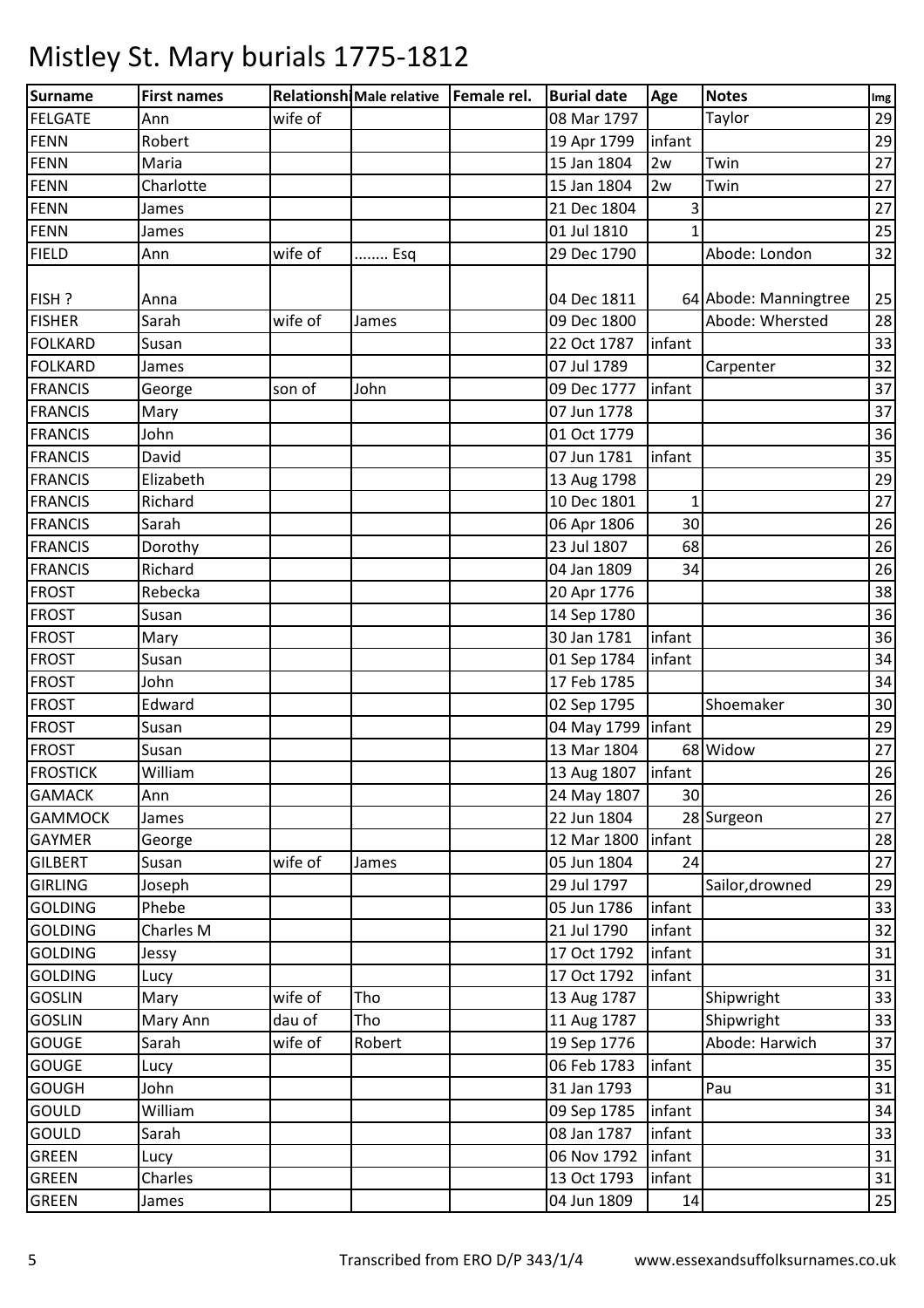| Surname          | <b>First names</b> |         | Relationshi Male relative   Female rel. |      | <b>Burial date</b>  | Age            | <b>Notes</b>        | Img |
|------------------|--------------------|---------|-----------------------------------------|------|---------------------|----------------|---------------------|-----|
| <b>GROUT</b>     | James              |         |                                         |      | 12 Mar 1786         |                | An extra coal meter | 33  |
| <b>GULL</b>      | James              |         |                                         |      | 28 Sep 1809         | infant         |                     | 25  |
| <b>GULL</b>      | Elizabeth Mary     |         |                                         |      | 25 Nov 1810         | 18m            |                     | 25  |
| <b>HAMMOND</b>   | John               |         |                                         |      | 13 Feb 1784         | infant         |                     | 34  |
| <b>HAMMOND</b>   | Samuel             |         |                                         |      | 04 Jul 1786         | infant         |                     | 33  |
| <b>HAMMOND</b>   | Henry              |         |                                         |      | 20 Dec 1787         | infant         |                     | 32  |
| <b>HAMMOND</b>   | Henry              |         |                                         |      | 02 Nov 1790         | infant         |                     | 32  |
| <b>HAMMOND</b>   | Henry              |         |                                         |      | 02 Oct 1795         |                |                     | 30  |
| <b>HAMMOND</b>   | Samuel             |         |                                         |      | 30 Apr 1801         | 1 <sub>m</sub> |                     | 28  |
| <b>HAMMOND</b>   | Mary               | wife of | John                                    |      | 02 Dec 1801         | 48             |                     | 28  |
|                  |                    |         |                                         |      |                     |                | New born infant of  |     |
| <b>HAMMOND</b>   | Daniel             |         |                                         |      | 02 Dec 1801         |                | Mary                | 28  |
| <b>HAMMOND</b>   | Susan              |         |                                         |      | 11 Dec 1801         | 2w             |                     | 27  |
| <b>HAMMOND</b>   | John               |         |                                         |      | 16 May 1804         |                | 49 Labourer         | 27  |
| <b>HAMMOND</b>   |                    |         |                                         |      | 02 Apr 1809         | infant         |                     | 25  |
| <b>HATCH</b>     | Jessica            |         |                                         |      | 13 Sep 1783         |                | Abode: Harwich      | 34  |
| <b>HEMMING</b>   | Elizabeth          |         |                                         |      | 22 Jun 1783         |                |                     | 35  |
| <b>HEMMINGS</b>  | <b>Betsey</b>      |         |                                         |      | 23 Nov 1782         |                |                     | 35  |
| <b>HEWS</b>      | Ann                |         |                                         |      | 26 Jun 1785         |                | Publican            | 34  |
| <b>HICKES</b>    | Mary               |         |                                         |      | 04 Oct 1795         |                | Widow               | 30  |
| <b>HILL</b>      | Ann                | wife of | Abraham                                 |      | 15 Jun 1786         |                |                     | 33  |
| <b>HILLS</b>     | Martha             |         |                                         |      | 30 Jul 1810         | 70             |                     | 25  |
| <b>HINDE</b>     | Michael            |         |                                         |      | 18 Oct 1776         |                |                     | 37  |
| <b>HINDE</b>     | Sarah              |         |                                         |      | 12 Apr 1799         |                | Widow               | 29  |
| <b>HINDELL</b>   | William            |         |                                         |      | 24 Aug 1783         |                |                     | 34  |
| <b>HITCHCOCK</b> | Carstine           |         |                                         |      | 06 Sep 1808         | infant         |                     | 26  |
| <b>HONEYBALL</b> | Elizabeth          |         |                                         |      | 20 Apr 1808         | 5              |                     | 26  |
| <b>HOWARD</b>    | Samuel             |         |                                         |      | 28 Dec 1810         | infant         |                     | 25  |
| <b>HOWARD</b>    | Hannah             |         |                                         |      | 05 Feb 1811         | infant         |                     | 25  |
| <b>HOWARD</b>    | James              |         |                                         |      | 17 Mar 1811 linfant |                |                     | 25  |
| <b>HOWLETT</b>   | Hannah             |         |                                         |      | 08 Mar 1801         | infant         |                     | 28  |
| <b>HUMPHREYS</b> | Hannah             | dau of  | John                                    |      | 09 Dec 1784         |                |                     | 34  |
| <b>HURRING</b>   | Benjamin           | son of  | Benjamin                                |      | 21 Nov 1780         | infant         |                     | 36  |
| <b>HURRING</b>   | Jessey             | wife of | Thomas                                  |      | 25 Dec 1780         |                | Abode: Maldon       | 36  |
| <b>HURRING</b>   | Martha             |         |                                         |      | 07 Jan 1781         | infant         |                     | 36  |
| <b>HURRING</b>   | Mary Ann           |         |                                         |      | 19 May 1782         | infant         |                     | 35  |
| <b>HURRING</b>   | Benjamin Junr      |         |                                         |      | 08 Nov 1801         | 21             |                     | 28  |
| <b>JACKAWAY</b>  | William            |         |                                         |      | 09 Sep 1785         | infant         |                     | 34  |
| <b>JACKWAY</b>   | William            |         |                                         |      | 21 Jun 1791         |                | Sawyer              | 32  |
| JAMES            | Charles            |         |                                         |      | 06 Apr 1808         | 48             |                     | 26  |
| <b>JENNINGS</b>  | Sarah              | dau of  | Otterway                                | Mary | 24 Apr 1777         |                |                     | 37  |
| <b>JENNINGS</b>  | Mary               |         |                                         |      | 19 Dec 1779         |                | Widow               | 36  |
| <b>JENNINGS</b>  | Otterway           |         |                                         |      | 29 Dec 1786         |                | The younger         | 33  |
| <b>JENNINGS</b>  | Otterway           |         |                                         |      | 30 Jun 1809         | 78             |                     | 25  |
| <b>JENNINGS</b>  | Mary               |         |                                         |      | 01 Sep 1811         | 71             |                     | 25  |
| <b>JOHNSON</b>   | Sarah              |         |                                         |      | 02 Dec 1811         |                | 32 Widow            | 25  |
|                  |                    |         |                                         |      |                     |                | Widow. Nurse at Ld  |     |
| <b>JONES</b>     | Jane               |         |                                         |      | 26 Jan 1792         |                | Gallway's           | 31  |
| KENINGALE        | Benjamin           |         |                                         |      | 17 Jun 1810         | 55             |                     | 25  |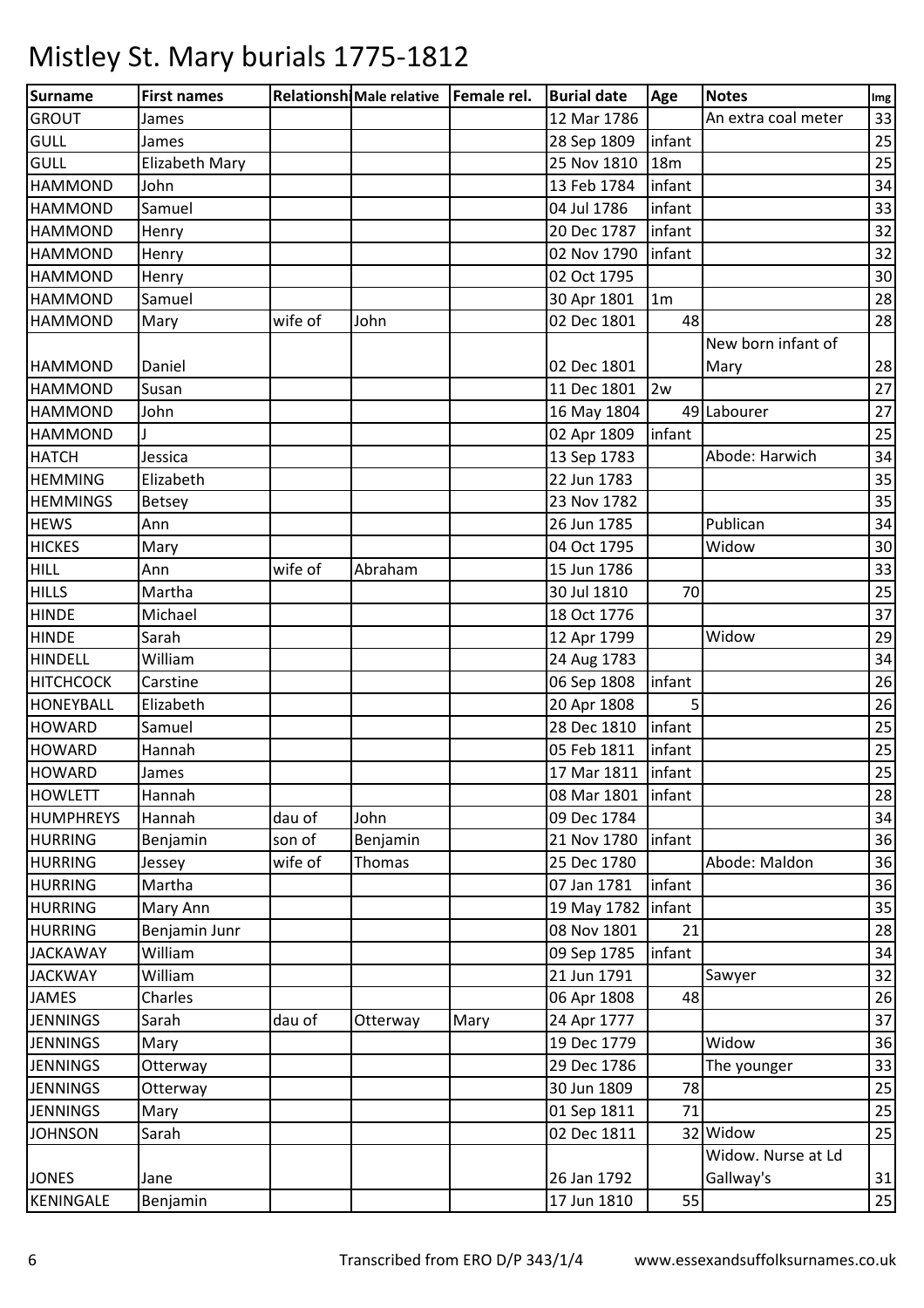| Surname          | <b>First names</b> |         | Relationshi Male relative   Female rel. | <b>Burial date</b> | Age    | <b>Notes</b>          | Img    |
|------------------|--------------------|---------|-----------------------------------------|--------------------|--------|-----------------------|--------|
| <b>KERRIDGE</b>  | George             |         |                                         | 28 Sep 1808        | 5      |                       | 26     |
| <b>KERRIDGE</b>  | Robert             |         |                                         | 02 Oct 1808        | infant |                       | 26     |
| <b>KERRIDGE</b>  | Marianne           |         |                                         | 09 Dec 1812        | infant |                       | 25     |
| KIDDEL           | William            |         |                                         | 13 Oct 1807        | infant |                       | 26     |
| <b>KING</b>      | Elizabeth          |         |                                         | 02 Dec 1789        | infant |                       | 32     |
| <b>KING</b>      |                    | wife of |                                         | 10 Apr 1791        |        |                       | 32     |
|                  |                    |         |                                         |                    |        | Found dead in the     |        |
| <b>KING</b>      | James              |         |                                         | 23 Jul 1796        |        | parish                | 30     |
| KINNEGALE        | William            | son of  | John                                    | 01 Mar 1791        |        |                       | 32     |
| KINNEGALE        | Benjamin           |         |                                         | 16 Jan 1792        | 78     |                       | 31     |
| <b>KINNEGALE</b> | Timothy            |         |                                         | 15 May 1792        |        |                       | 31     |
|                  |                    |         |                                         |                    |        |                       |        |
| KINNINGALE       | Abigail            |         |                                         | 18 Dec 1778        |        | Abode: Manningtree    | 36     |
| <b>KNIGHT</b>    | George             |         |                                         | 20 May 1794        | infant |                       | 31     |
| <b>KNIGHT</b>    | Robert             |         |                                         | 13 Apr 1801        | 3m     |                       | 28     |
| <b>LAMBERT</b>   | Robert             |         |                                         | 29 Aug 1778        |        |                       | 37     |
| <b>LAMBERT</b>   | Widow              |         |                                         | 23 Nov 1789        | 82P    |                       | 32     |
| <b>LAMBERT</b>   | Sarah              |         |                                         | 30 Jul 1796        |        |                       | 30     |
| LAMBERT          | Sarah              |         |                                         | 26 Jan 1802        |        |                       | 27     |
| <b>LAMBERT</b>   | Thomas             |         |                                         | 20 Sep 1807        | 7      |                       | 26     |
|                  |                    |         |                                         |                    |        |                       |        |
| <b>LAMBERT</b>   | Elizabeth          |         |                                         | 22 Feb 1808        |        | 71 Abode: Manningtree | 26     |
|                  |                    |         |                                         |                    |        |                       |        |
| <b>LAMBERT</b>   | Thomas             |         |                                         | 03 Mar 1808        |        | 69 Abode: Manningtree | 26     |
|                  |                    |         |                                         |                    |        |                       |        |
| LARGE            | Martha             |         |                                         | 05 Apr 1811        |        | 66 Abode: Manningtree | 25     |
| LAY              | Hannah             |         |                                         | 27 Jun 1780        |        | An old widow          | 36     |
| LE GENDER        | Isaac              |         |                                         | 11 Feb 1776        |        |                       | 38     |
| LE GENDER        | Widow              |         |                                         | 14 May 1787        |        |                       | 33     |
| <b>LEDGING</b>   | Fanny              | dau of  | Peter                                   | 11 Oct 1785        |        |                       | 33     |
| <b>LEE</b>       | John               |         |                                         | 15 May 1781        |        | Mariner               | 35     |
| <b>LEECH</b>     | Irene?             | wife of | Robert                                  | 17 Oct 1777        |        |                       | 37     |
| <b>LEECH</b>     | Robert             |         |                                         | 14 Aug 1778        |        |                       | 37     |
| <b>LEECH</b>     | Sarah              | wife of | William                                 | 21 Apr 1782        |        |                       | 35     |
| <b>LEECH</b>     | William            |         |                                         | 17 Jan 1783        |        |                       | 35     |
| <b>LEECH</b>     | Caroline           | dau of  | Wm                                      | 27 Jan 1797        |        |                       | 30     |
| LEECH            | Maria              | dau of  | William                                 | 02 Nov 1801        | 8      |                       | 28     |
| <b>LEECH</b>     | Harriot            | dau of  | William                                 | 26 Dec 1803        | 16     |                       | 27     |
| <b>LEECH</b>     | Charlotte          | dau of  | William                                 | 14 Jun 1804        | 11     |                       | 27     |
| <b>LEECH</b>     | Elizabeth          | dau of  | William                                 | 23 Jun 1804        | 19     |                       | 27     |
| <b>LEECH</b>     | Elizabeth          |         |                                         | 27 Jan 1807        | 47     |                       | 26     |
| <b>LEECH</b>     | Mary Anne          |         |                                         | 21 Aug 1807        | 18     |                       | 26     |
| <b>LEECH</b>     | Susan              |         |                                         | 30 Jan 1809        | 22     |                       | 25     |
| <b>LEGENDER</b>  | Isaac              | son of  | Isaac                                   | 21 Jan 1778        |        |                       | 37     |
| <b>LEGENDER</b>  | Chapman John       | son of  | Isaac                                   | 28 Jun 1779        |        |                       | 36     |
| <b>LEGENDER</b>  | Mary               |         |                                         | 26 Mar 1784        | infant |                       | 34     |
| <b>LEGENDER</b>  | Mary               | wife of | Isaac                                   | 16 Sep 1795        |        |                       | 30     |
| LE'GENDER        | Isaac              |         |                                         | 23 Jun 1798        |        | 44 Fisherman          | 29     |
| LILL             | Thomas             |         |                                         | 10 Mar 1778        |        |                       | $37\,$ |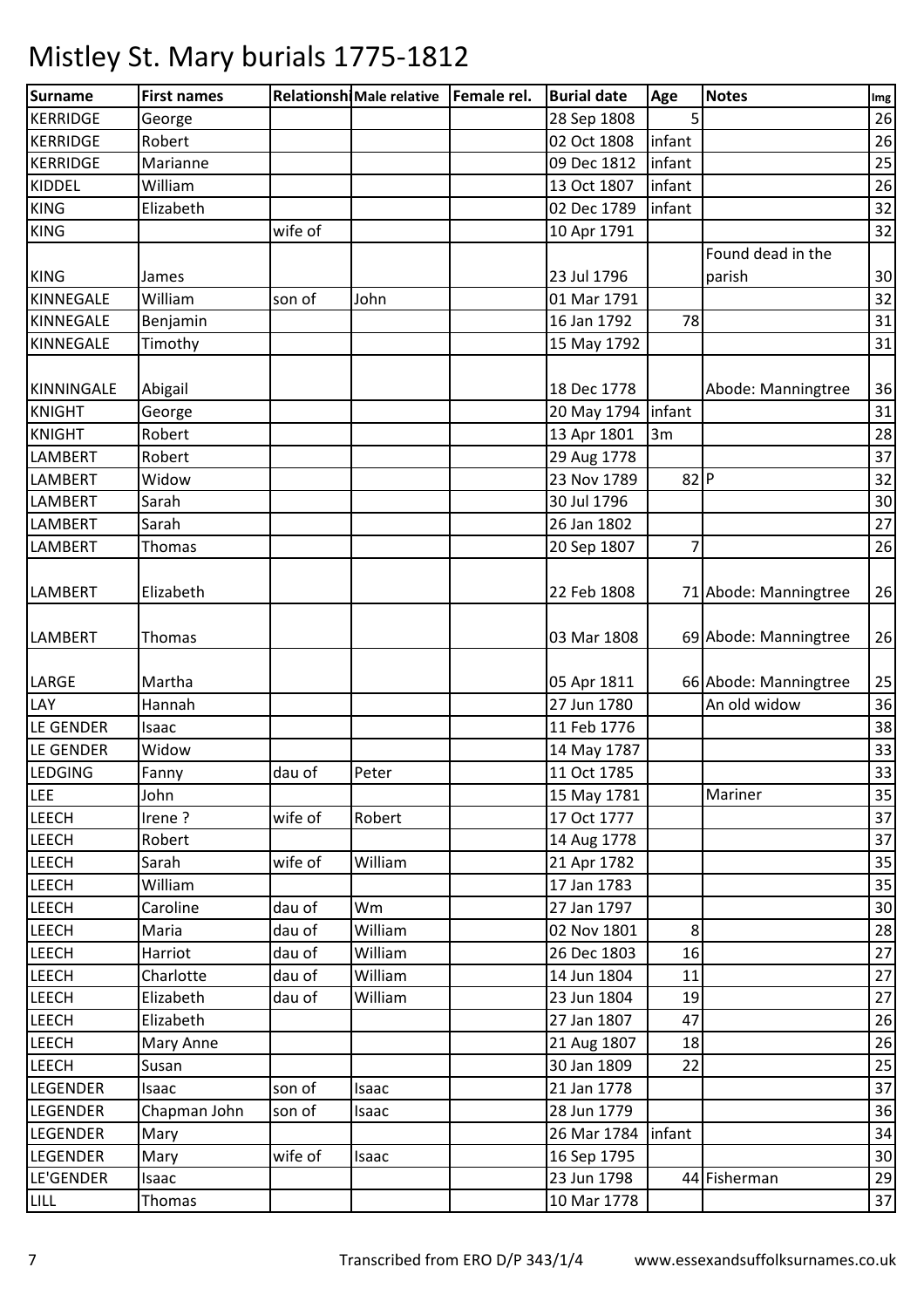| Surname          | <b>First names</b> |         | Relationshi Male relative   Female rel. | <b>Burial date</b>   | Age    | <b>Notes</b>          | Img |
|------------------|--------------------|---------|-----------------------------------------|----------------------|--------|-----------------------|-----|
| <b>LINCOLN</b>   | Elizabeth          |         |                                         | 12 Oct 1806          | 81     |                       | 26  |
| <b>LINDSEY</b>   | Widow              |         |                                         | 09 Oct 1783          |        | Pauper                | 34  |
| LONG             | Jesse              |         |                                         | 11 May 1787   infant |        |                       | 33  |
| LONG             | Maria              | dau of  | Philip                                  | 19 Jul 1791          |        |                       | 31  |
|                  |                    |         |                                         |                      |        | In one grave with his |     |
| LONG             | William            |         |                                         | 11 Feb 1795          |        | wife                  | 30  |
| LONG             | Susannah           | wife of | William                                 | 11 Feb 1795          |        |                       | 30  |
|                  |                    |         |                                         |                      |        | The father is Philip  |     |
| <b>LONG</b>      | Arabella           | dau of  | Philip                                  | 13 Jun 1797          |        | junr                  | 29  |
|                  |                    |         |                                         |                      |        | The father is Philip  |     |
| LONG             | Sarah              | dau of  | Philip                                  | 24 Sep 1797          |        | junr                  | 29  |
| LONG             | Jesse              |         |                                         | 13 Aug 1798          |        |                       | 29  |
| LONG             | Dinah              | wife of | Samuel                                  | 07 Apr 1799          |        |                       | 29  |
|                  |                    |         |                                         |                      |        |                       |     |
| <b>LUCAS</b>     | Sarah              |         |                                         | 14 Jun 1797          |        | Widow from Ipswich    | 29  |
| <b>MADRASS</b>   | George             |         |                                         | 15 May 1796          |        |                       | 30  |
| <b>MADRASS</b>   | Mary               |         |                                         | 15 May 1801          |        | 68 Widow              | 28  |
| <b>MAN</b>       | Henry              |         |                                         | 06 Oct 1805          | 77     |                       | 26  |
| <b>MANDHAM</b>   | Robert             |         |                                         | 17 Jan 1797          | infant |                       | 30  |
| <b>MANNING</b>   | Mary               |         |                                         | 26 May 1778          |        |                       | 37  |
| <b>MANNING</b>   | Nathaniel          | son of  | Benjamin                                | 23 Aug 1778          |        |                       | 37  |
| <b>MANNING</b>   | Sarah              |         |                                         | 21 Dec 1793          |        |                       | 31  |
| <b>MANNING</b>   | John               |         |                                         | 01 May 1794          |        |                       | 31  |
| <b>MARSH</b>     | Mary               |         |                                         | 01 Apr 1781          |        |                       | 35  |
| <b>MARSH</b>     | Mary               | wife of | Charles                                 | 12 Nov 1781          |        |                       | 35  |
|                  |                    |         |                                         |                      |        |                       |     |
| MARSHALL         | Thomas             |         |                                         | 31 Oct 1778          |        | Abode: Manningtree    | 37  |
| <b>MARTIN</b>    | Matthew            |         |                                         | 16 Aug 1776          |        |                       | 37  |
| <b>MARTIN</b>    | William            |         |                                         | 20 Mar 1800          |        | 77 Sailor             | 28  |
| <b>MARTIN</b>    | Margaret           |         |                                         | 10 Mar 1808          | 70     |                       | 26  |
| <b>MASON</b>     | Joseph             |         |                                         | 25 Jul 1782          | infant |                       | 35  |
| <b>MASON</b>     | Mary               | wife of | William                                 | 01 Sep 1782          |        |                       | 35  |
| <b>MASON</b>     | Louisa             |         |                                         | 28 Jun 1802          | 2      |                       | 27  |
|                  |                    |         |                                         |                      |        | Widow, from           |     |
| <b>MASON</b>     | Jane               |         |                                         | 28 Jan 1804          |        | 80 Manningtree        | 27  |
| <b>MASON</b>     | John               |         |                                         | 13 Sep 1810          | 39     |                       | 25  |
| <b>MENDHAM</b>   | Henry              |         |                                         | 19 Dec 1796          | infant |                       | 30  |
| <b>MINTER</b>    | John               |         |                                         | 04 Jan 1802          |        | 72 Pauper             | 27  |
| <b>MOOR</b>      | Samuel             |         |                                         | 24 Oct 1784          |        | Pauper                | 34  |
| <b>MOORE</b>     | John Granfield     |         |                                         | 03 Feb 1808          | infant |                       | 26  |
| <b>MORPHEW</b>   | George             |         |                                         | 27 Jan 1807          | 18     |                       | 26  |
| <b>MORSLEY</b>   | Sarah              |         |                                         | 01 Mar 1812          | 67     |                       | 25  |
| <b>MOSELEY</b>   | William            |         |                                         | 03 Aug 1790          |        | P                     | 32  |
| <b>MOSTLEY</b>   | Elizabeth          | dau of  | John                                    | 17 Sep 1778          |        |                       | 37  |
|                  |                    |         |                                         |                      |        | Mariner from North    |     |
| <b>MOUNTAINE</b> | John               |         |                                         | 07 Nov 1775          |        | Shields               | 38  |
| <b>MUSTARD</b>   | David              |         |                                         | 01 Aug 1775          |        | Rector of Mistley     | 38  |
| <b>NANKARD</b>   | James              |         |                                         | 22 Jan 1795          |        | Sailor                | 30  |
|                  |                    |         |                                         |                      |        |                       |     |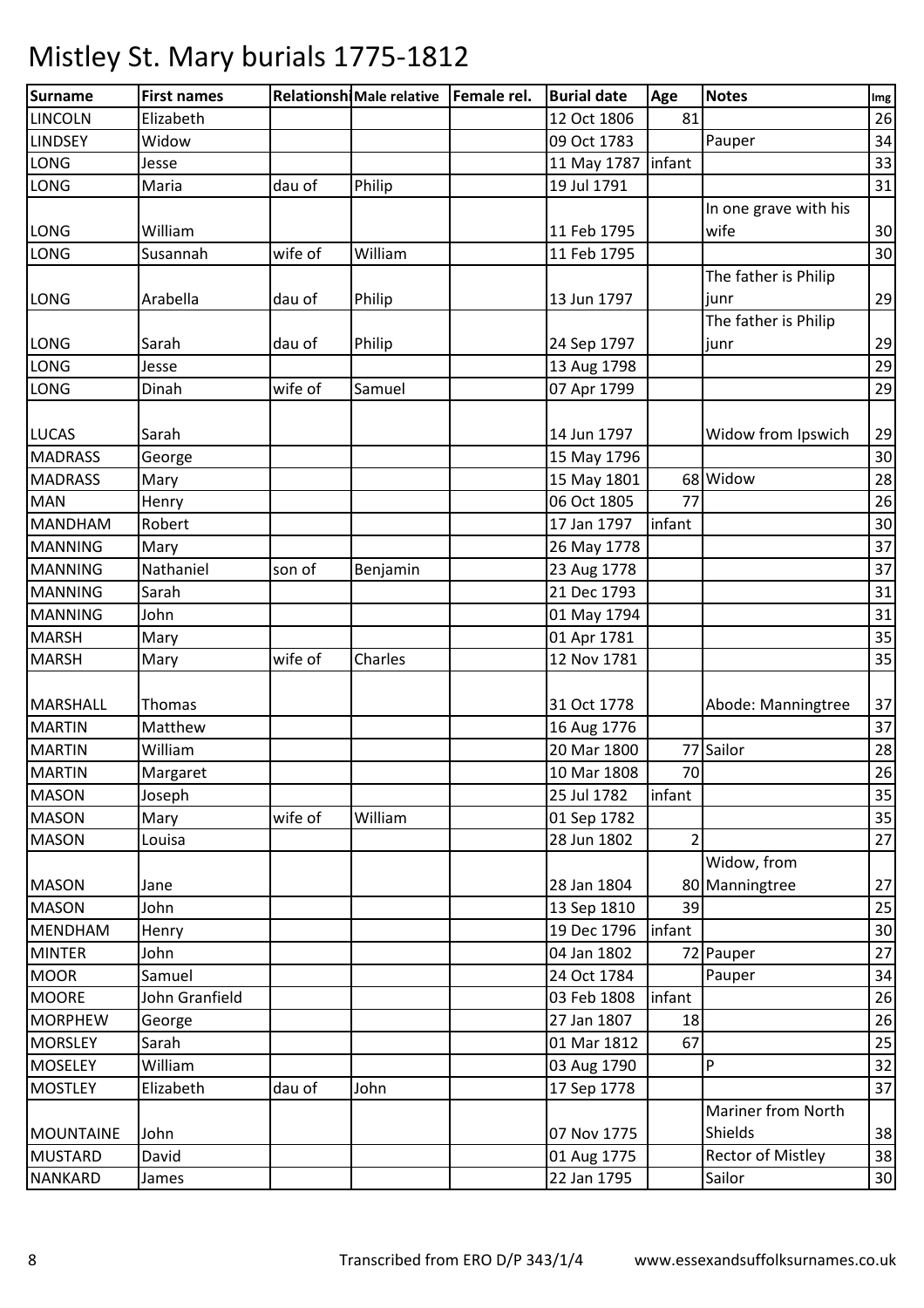| Abigail<br>Abode: Manningtree<br>22 Aug 1784<br>wife of<br>Mary<br>10 Aug 1777<br>Joseph<br>The elder. Gent.<br>Joseph<br>12 Apr 1782<br>infant<br><b>NUNN</b><br>William<br>12 May 1789<br>William<br>16 Nov 1791<br>infant<br><b>NUNN</b><br>19 Oct 1796<br>Wm<br>Mary Ann<br>dau of<br>17 Oct 1797<br>Gent.<br>Joseph<br>infant<br>Charles<br>05 Sep 1798<br>24 Jul 1800<br>infant<br>Robert<br>Ann Amelia<br>18 Sep 1806<br>32<br>Elizabeth<br>Abode: Bradfield<br>13 Feb 1808<br>infant<br>William<br>03 Jul 1809<br>17<br>Abode: Bradfield<br>20 Feb 1811<br>Jane<br>Sarah<br>13 Apr 1805<br>infant<br>Jonathan<br>30 Oct 1796<br><b>PALMER</b><br>26 Apr 1797<br><b>Boatman to Customs</b><br>James<br>Elizabeth<br>wife of<br>John<br>03 Jul 1801<br>23<br>PALMER<br>37 Waiter<br><b>PALMER</b><br>15 Feb 1803<br>Jonathan<br>William<br>22 Jun 1805<br>33 Sailor<br><b>PALMER</b><br><b>PAMINTER</b><br>Sarah<br>29 Mar 1779<br>22 Oct 1785<br>infant<br>Abode: Harwich<br><b>PANIFER</b><br>Shoemaker<br>John<br><b>PARKER</b><br>19 Dec 1791<br><b>PARMINTER</b><br>William<br>18 Feb 1782<br>Mariner<br><b>PASCALL</b><br>Robert<br>infant<br>27 Apr 1781<br><b>PASCALL</b><br>infant<br>Catherine<br>17 Mar 1790<br>infant<br><b>PERKINS</b><br>15 Apr 1795<br>Margaret<br>23 Jul 1804<br><b>PERKINS</b><br>Thomas<br>15 Drowned<br>infant<br><b>PHILIPPS</b><br>Mary Ann<br>05 Dec 1799<br>Merchant<br>15 May 1786<br>Isaac<br>Widow<br>01 Sep 1792<br>Grace<br>02 Oct 1794<br>infant<br>Jonathan<br>16 Jul 1802<br>William<br>30<br>wife of<br>22 Sep 1805<br>Sarah<br>Thomas<br>23 Oct 1808<br>Mary<br>14<br>Price ?<br>03 Jul 1812<br>20<br>05 Jul 1783<br>Elizabeth<br>27 Sep 1797<br>infant<br>14 Dec 1792<br>80 Widow<br>Mary<br>23 Apr 1776<br>Widow<br>Mary<br>William<br>07 Feb 1781<br>infant<br>25 Feb 1781<br>Widow<br>Sarah<br>14 May 1778<br>Elizabeth<br>04 Nov 1797<br>Husbandman<br>John<br>Hannah<br>Widow<br>06 May 1782<br>infant<br>03 Jul 1781<br>Mary<br>18 Oct 1805<br>Widow<br>87<br>Mary<br>William<br>11 Feb 1807<br>13 | Surname        | <b>First names</b> | Relationshi Male relative   Female rel. | <b>Burial date</b> | Age | <b>Notes</b> | Img |
|------------------------------------------------------------------------------------------------------------------------------------------------------------------------------------------------------------------------------------------------------------------------------------------------------------------------------------------------------------------------------------------------------------------------------------------------------------------------------------------------------------------------------------------------------------------------------------------------------------------------------------------------------------------------------------------------------------------------------------------------------------------------------------------------------------------------------------------------------------------------------------------------------------------------------------------------------------------------------------------------------------------------------------------------------------------------------------------------------------------------------------------------------------------------------------------------------------------------------------------------------------------------------------------------------------------------------------------------------------------------------------------------------------------------------------------------------------------------------------------------------------------------------------------------------------------------------------------------------------------------------------------------------------------------------------------------------------------------------------------------------------------------------------------------------------------------------------------------------------------------------------------------------------------------------------------------------------------------------------------------------------------------------------------------------------------|----------------|--------------------|-----------------------------------------|--------------------|-----|--------------|-----|
| 34<br>37<br>35<br>32<br>31<br>30<br>29<br>29<br>28<br>26<br>26<br>25<br>25<br>26<br>30<br>29<br>28<br>27<br>26<br>36<br>33<br>31<br>35<br>35<br>32<br>30<br>27<br>28<br>33<br>31<br>30<br>27<br>26<br>26<br>25<br>34<br>29<br>31<br>38<br>35<br>35<br>37<br>29<br>35<br>35<br>26<br>26                                                                                                                                                                                                                                                                                                                                                                                                                                                                                                                                                                                                                                                                                                                                                                                                                                                                                                                                                                                                                                                                                                                                                                                                                                                                                                                                                                                                                                                                                                                                                                                                                                                                                                                                                                           |                |                    |                                         |                    |     |              |     |
|                                                                                                                                                                                                                                                                                                                                                                                                                                                                                                                                                                                                                                                                                                                                                                                                                                                                                                                                                                                                                                                                                                                                                                                                                                                                                                                                                                                                                                                                                                                                                                                                                                                                                                                                                                                                                                                                                                                                                                                                                                                                  | <b>NORMAN</b>  |                    |                                         |                    |     |              |     |
|                                                                                                                                                                                                                                                                                                                                                                                                                                                                                                                                                                                                                                                                                                                                                                                                                                                                                                                                                                                                                                                                                                                                                                                                                                                                                                                                                                                                                                                                                                                                                                                                                                                                                                                                                                                                                                                                                                                                                                                                                                                                  | <b>NUNN</b>    |                    |                                         |                    |     |              |     |
|                                                                                                                                                                                                                                                                                                                                                                                                                                                                                                                                                                                                                                                                                                                                                                                                                                                                                                                                                                                                                                                                                                                                                                                                                                                                                                                                                                                                                                                                                                                                                                                                                                                                                                                                                                                                                                                                                                                                                                                                                                                                  | <b>NUNN</b>    |                    |                                         |                    |     |              |     |
|                                                                                                                                                                                                                                                                                                                                                                                                                                                                                                                                                                                                                                                                                                                                                                                                                                                                                                                                                                                                                                                                                                                                                                                                                                                                                                                                                                                                                                                                                                                                                                                                                                                                                                                                                                                                                                                                                                                                                                                                                                                                  |                |                    |                                         |                    |     |              |     |
|                                                                                                                                                                                                                                                                                                                                                                                                                                                                                                                                                                                                                                                                                                                                                                                                                                                                                                                                                                                                                                                                                                                                                                                                                                                                                                                                                                                                                                                                                                                                                                                                                                                                                                                                                                                                                                                                                                                                                                                                                                                                  | <b>NUNN</b>    |                    |                                         |                    |     |              |     |
|                                                                                                                                                                                                                                                                                                                                                                                                                                                                                                                                                                                                                                                                                                                                                                                                                                                                                                                                                                                                                                                                                                                                                                                                                                                                                                                                                                                                                                                                                                                                                                                                                                                                                                                                                                                                                                                                                                                                                                                                                                                                  |                |                    |                                         |                    |     |              |     |
|                                                                                                                                                                                                                                                                                                                                                                                                                                                                                                                                                                                                                                                                                                                                                                                                                                                                                                                                                                                                                                                                                                                                                                                                                                                                                                                                                                                                                                                                                                                                                                                                                                                                                                                                                                                                                                                                                                                                                                                                                                                                  | <b>NUNN</b>    |                    |                                         |                    |     |              |     |
|                                                                                                                                                                                                                                                                                                                                                                                                                                                                                                                                                                                                                                                                                                                                                                                                                                                                                                                                                                                                                                                                                                                                                                                                                                                                                                                                                                                                                                                                                                                                                                                                                                                                                                                                                                                                                                                                                                                                                                                                                                                                  | <b>NUNN</b>    |                    |                                         |                    |     |              |     |
|                                                                                                                                                                                                                                                                                                                                                                                                                                                                                                                                                                                                                                                                                                                                                                                                                                                                                                                                                                                                                                                                                                                                                                                                                                                                                                                                                                                                                                                                                                                                                                                                                                                                                                                                                                                                                                                                                                                                                                                                                                                                  | <b>NUNN</b>    |                    |                                         |                    |     |              |     |
|                                                                                                                                                                                                                                                                                                                                                                                                                                                                                                                                                                                                                                                                                                                                                                                                                                                                                                                                                                                                                                                                                                                                                                                                                                                                                                                                                                                                                                                                                                                                                                                                                                                                                                                                                                                                                                                                                                                                                                                                                                                                  | <b>NUNN</b>    |                    |                                         |                    |     |              |     |
|                                                                                                                                                                                                                                                                                                                                                                                                                                                                                                                                                                                                                                                                                                                                                                                                                                                                                                                                                                                                                                                                                                                                                                                                                                                                                                                                                                                                                                                                                                                                                                                                                                                                                                                                                                                                                                                                                                                                                                                                                                                                  | <b>NUNN</b>    |                    |                                         |                    |     |              |     |
|                                                                                                                                                                                                                                                                                                                                                                                                                                                                                                                                                                                                                                                                                                                                                                                                                                                                                                                                                                                                                                                                                                                                                                                                                                                                                                                                                                                                                                                                                                                                                                                                                                                                                                                                                                                                                                                                                                                                                                                                                                                                  | <b>NUNN</b>    |                    |                                         |                    |     |              |     |
|                                                                                                                                                                                                                                                                                                                                                                                                                                                                                                                                                                                                                                                                                                                                                                                                                                                                                                                                                                                                                                                                                                                                                                                                                                                                                                                                                                                                                                                                                                                                                                                                                                                                                                                                                                                                                                                                                                                                                                                                                                                                  | <b>NUNN</b>    |                    |                                         |                    |     |              |     |
|                                                                                                                                                                                                                                                                                                                                                                                                                                                                                                                                                                                                                                                                                                                                                                                                                                                                                                                                                                                                                                                                                                                                                                                                                                                                                                                                                                                                                                                                                                                                                                                                                                                                                                                                                                                                                                                                                                                                                                                                                                                                  | <b>PAINE</b>   |                    |                                         |                    |     |              |     |
|                                                                                                                                                                                                                                                                                                                                                                                                                                                                                                                                                                                                                                                                                                                                                                                                                                                                                                                                                                                                                                                                                                                                                                                                                                                                                                                                                                                                                                                                                                                                                                                                                                                                                                                                                                                                                                                                                                                                                                                                                                                                  | <b>PALMER</b>  |                    |                                         |                    |     |              |     |
|                                                                                                                                                                                                                                                                                                                                                                                                                                                                                                                                                                                                                                                                                                                                                                                                                                                                                                                                                                                                                                                                                                                                                                                                                                                                                                                                                                                                                                                                                                                                                                                                                                                                                                                                                                                                                                                                                                                                                                                                                                                                  |                |                    |                                         |                    |     |              |     |
|                                                                                                                                                                                                                                                                                                                                                                                                                                                                                                                                                                                                                                                                                                                                                                                                                                                                                                                                                                                                                                                                                                                                                                                                                                                                                                                                                                                                                                                                                                                                                                                                                                                                                                                                                                                                                                                                                                                                                                                                                                                                  |                |                    |                                         |                    |     |              |     |
|                                                                                                                                                                                                                                                                                                                                                                                                                                                                                                                                                                                                                                                                                                                                                                                                                                                                                                                                                                                                                                                                                                                                                                                                                                                                                                                                                                                                                                                                                                                                                                                                                                                                                                                                                                                                                                                                                                                                                                                                                                                                  |                |                    |                                         |                    |     |              |     |
|                                                                                                                                                                                                                                                                                                                                                                                                                                                                                                                                                                                                                                                                                                                                                                                                                                                                                                                                                                                                                                                                                                                                                                                                                                                                                                                                                                                                                                                                                                                                                                                                                                                                                                                                                                                                                                                                                                                                                                                                                                                                  |                |                    |                                         |                    |     |              |     |
|                                                                                                                                                                                                                                                                                                                                                                                                                                                                                                                                                                                                                                                                                                                                                                                                                                                                                                                                                                                                                                                                                                                                                                                                                                                                                                                                                                                                                                                                                                                                                                                                                                                                                                                                                                                                                                                                                                                                                                                                                                                                  |                |                    |                                         |                    |     |              |     |
|                                                                                                                                                                                                                                                                                                                                                                                                                                                                                                                                                                                                                                                                                                                                                                                                                                                                                                                                                                                                                                                                                                                                                                                                                                                                                                                                                                                                                                                                                                                                                                                                                                                                                                                                                                                                                                                                                                                                                                                                                                                                  |                |                    |                                         |                    |     |              |     |
|                                                                                                                                                                                                                                                                                                                                                                                                                                                                                                                                                                                                                                                                                                                                                                                                                                                                                                                                                                                                                                                                                                                                                                                                                                                                                                                                                                                                                                                                                                                                                                                                                                                                                                                                                                                                                                                                                                                                                                                                                                                                  |                |                    |                                         |                    |     |              |     |
|                                                                                                                                                                                                                                                                                                                                                                                                                                                                                                                                                                                                                                                                                                                                                                                                                                                                                                                                                                                                                                                                                                                                                                                                                                                                                                                                                                                                                                                                                                                                                                                                                                                                                                                                                                                                                                                                                                                                                                                                                                                                  |                |                    |                                         |                    |     |              |     |
|                                                                                                                                                                                                                                                                                                                                                                                                                                                                                                                                                                                                                                                                                                                                                                                                                                                                                                                                                                                                                                                                                                                                                                                                                                                                                                                                                                                                                                                                                                                                                                                                                                                                                                                                                                                                                                                                                                                                                                                                                                                                  |                |                    |                                         |                    |     |              |     |
|                                                                                                                                                                                                                                                                                                                                                                                                                                                                                                                                                                                                                                                                                                                                                                                                                                                                                                                                                                                                                                                                                                                                                                                                                                                                                                                                                                                                                                                                                                                                                                                                                                                                                                                                                                                                                                                                                                                                                                                                                                                                  |                |                    |                                         |                    |     |              |     |
|                                                                                                                                                                                                                                                                                                                                                                                                                                                                                                                                                                                                                                                                                                                                                                                                                                                                                                                                                                                                                                                                                                                                                                                                                                                                                                                                                                                                                                                                                                                                                                                                                                                                                                                                                                                                                                                                                                                                                                                                                                                                  |                |                    |                                         |                    |     |              |     |
|                                                                                                                                                                                                                                                                                                                                                                                                                                                                                                                                                                                                                                                                                                                                                                                                                                                                                                                                                                                                                                                                                                                                                                                                                                                                                                                                                                                                                                                                                                                                                                                                                                                                                                                                                                                                                                                                                                                                                                                                                                                                  |                |                    |                                         |                    |     |              |     |
|                                                                                                                                                                                                                                                                                                                                                                                                                                                                                                                                                                                                                                                                                                                                                                                                                                                                                                                                                                                                                                                                                                                                                                                                                                                                                                                                                                                                                                                                                                                                                                                                                                                                                                                                                                                                                                                                                                                                                                                                                                                                  |                |                    |                                         |                    |     |              |     |
|                                                                                                                                                                                                                                                                                                                                                                                                                                                                                                                                                                                                                                                                                                                                                                                                                                                                                                                                                                                                                                                                                                                                                                                                                                                                                                                                                                                                                                                                                                                                                                                                                                                                                                                                                                                                                                                                                                                                                                                                                                                                  |                |                    |                                         |                    |     |              |     |
|                                                                                                                                                                                                                                                                                                                                                                                                                                                                                                                                                                                                                                                                                                                                                                                                                                                                                                                                                                                                                                                                                                                                                                                                                                                                                                                                                                                                                                                                                                                                                                                                                                                                                                                                                                                                                                                                                                                                                                                                                                                                  | PHILLIBROWN    |                    |                                         |                    |     |              |     |
|                                                                                                                                                                                                                                                                                                                                                                                                                                                                                                                                                                                                                                                                                                                                                                                                                                                                                                                                                                                                                                                                                                                                                                                                                                                                                                                                                                                                                                                                                                                                                                                                                                                                                                                                                                                                                                                                                                                                                                                                                                                                  | PHILLIBROWN    |                    |                                         |                    |     |              |     |
|                                                                                                                                                                                                                                                                                                                                                                                                                                                                                                                                                                                                                                                                                                                                                                                                                                                                                                                                                                                                                                                                                                                                                                                                                                                                                                                                                                                                                                                                                                                                                                                                                                                                                                                                                                                                                                                                                                                                                                                                                                                                  | <b>PICKESS</b> |                    |                                         |                    |     |              |     |
|                                                                                                                                                                                                                                                                                                                                                                                                                                                                                                                                                                                                                                                                                                                                                                                                                                                                                                                                                                                                                                                                                                                                                                                                                                                                                                                                                                                                                                                                                                                                                                                                                                                                                                                                                                                                                                                                                                                                                                                                                                                                  | <b>PICKESS</b> |                    |                                         |                    |     |              |     |
|                                                                                                                                                                                                                                                                                                                                                                                                                                                                                                                                                                                                                                                                                                                                                                                                                                                                                                                                                                                                                                                                                                                                                                                                                                                                                                                                                                                                                                                                                                                                                                                                                                                                                                                                                                                                                                                                                                                                                                                                                                                                  | <b>PISSEY</b>  |                    |                                         |                    |     |              |     |
|                                                                                                                                                                                                                                                                                                                                                                                                                                                                                                                                                                                                                                                                                                                                                                                                                                                                                                                                                                                                                                                                                                                                                                                                                                                                                                                                                                                                                                                                                                                                                                                                                                                                                                                                                                                                                                                                                                                                                                                                                                                                  | <b>PISSEY</b>  |                    |                                         |                    |     |              |     |
|                                                                                                                                                                                                                                                                                                                                                                                                                                                                                                                                                                                                                                                                                                                                                                                                                                                                                                                                                                                                                                                                                                                                                                                                                                                                                                                                                                                                                                                                                                                                                                                                                                                                                                                                                                                                                                                                                                                                                                                                                                                                  | <b>PISSEY</b>  |                    |                                         |                    |     |              |     |
|                                                                                                                                                                                                                                                                                                                                                                                                                                                                                                                                                                                                                                                                                                                                                                                                                                                                                                                                                                                                                                                                                                                                                                                                                                                                                                                                                                                                                                                                                                                                                                                                                                                                                                                                                                                                                                                                                                                                                                                                                                                                  | <b>PITT</b>    |                    |                                         |                    |     |              |     |
|                                                                                                                                                                                                                                                                                                                                                                                                                                                                                                                                                                                                                                                                                                                                                                                                                                                                                                                                                                                                                                                                                                                                                                                                                                                                                                                                                                                                                                                                                                                                                                                                                                                                                                                                                                                                                                                                                                                                                                                                                                                                  | PIZZY          |                    |                                         |                    |     |              |     |
|                                                                                                                                                                                                                                                                                                                                                                                                                                                                                                                                                                                                                                                                                                                                                                                                                                                                                                                                                                                                                                                                                                                                                                                                                                                                                                                                                                                                                                                                                                                                                                                                                                                                                                                                                                                                                                                                                                                                                                                                                                                                  | PODD           |                    |                                         |                    |     |              |     |
|                                                                                                                                                                                                                                                                                                                                                                                                                                                                                                                                                                                                                                                                                                                                                                                                                                                                                                                                                                                                                                                                                                                                                                                                                                                                                                                                                                                                                                                                                                                                                                                                                                                                                                                                                                                                                                                                                                                                                                                                                                                                  | <b>PONDER</b>  |                    |                                         |                    |     |              |     |
|                                                                                                                                                                                                                                                                                                                                                                                                                                                                                                                                                                                                                                                                                                                                                                                                                                                                                                                                                                                                                                                                                                                                                                                                                                                                                                                                                                                                                                                                                                                                                                                                                                                                                                                                                                                                                                                                                                                                                                                                                                                                  | <b>POOLE</b>   |                    |                                         |                    |     |              |     |
|                                                                                                                                                                                                                                                                                                                                                                                                                                                                                                                                                                                                                                                                                                                                                                                                                                                                                                                                                                                                                                                                                                                                                                                                                                                                                                                                                                                                                                                                                                                                                                                                                                                                                                                                                                                                                                                                                                                                                                                                                                                                  | <b>POOLE</b>   |                    |                                         |                    |     |              |     |
|                                                                                                                                                                                                                                                                                                                                                                                                                                                                                                                                                                                                                                                                                                                                                                                                                                                                                                                                                                                                                                                                                                                                                                                                                                                                                                                                                                                                                                                                                                                                                                                                                                                                                                                                                                                                                                                                                                                                                                                                                                                                  | <b>PRIOR</b>   |                    |                                         |                    |     |              |     |
|                                                                                                                                                                                                                                                                                                                                                                                                                                                                                                                                                                                                                                                                                                                                                                                                                                                                                                                                                                                                                                                                                                                                                                                                                                                                                                                                                                                                                                                                                                                                                                                                                                                                                                                                                                                                                                                                                                                                                                                                                                                                  | <b>PRIOR</b>   |                    |                                         |                    |     |              |     |
|                                                                                                                                                                                                                                                                                                                                                                                                                                                                                                                                                                                                                                                                                                                                                                                                                                                                                                                                                                                                                                                                                                                                                                                                                                                                                                                                                                                                                                                                                                                                                                                                                                                                                                                                                                                                                                                                                                                                                                                                                                                                  | <b>PROOME</b>  |                    |                                         |                    |     |              |     |
|                                                                                                                                                                                                                                                                                                                                                                                                                                                                                                                                                                                                                                                                                                                                                                                                                                                                                                                                                                                                                                                                                                                                                                                                                                                                                                                                                                                                                                                                                                                                                                                                                                                                                                                                                                                                                                                                                                                                                                                                                                                                  | <b>PUSEY</b>   |                    |                                         |                    |     |              |     |
|                                                                                                                                                                                                                                                                                                                                                                                                                                                                                                                                                                                                                                                                                                                                                                                                                                                                                                                                                                                                                                                                                                                                                                                                                                                                                                                                                                                                                                                                                                                                                                                                                                                                                                                                                                                                                                                                                                                                                                                                                                                                  | <b>RAMSEY</b>  |                    |                                         |                    |     |              |     |
|                                                                                                                                                                                                                                                                                                                                                                                                                                                                                                                                                                                                                                                                                                                                                                                                                                                                                                                                                                                                                                                                                                                                                                                                                                                                                                                                                                                                                                                                                                                                                                                                                                                                                                                                                                                                                                                                                                                                                                                                                                                                  | <b>RAMSEY</b>  |                    |                                         |                    |     |              |     |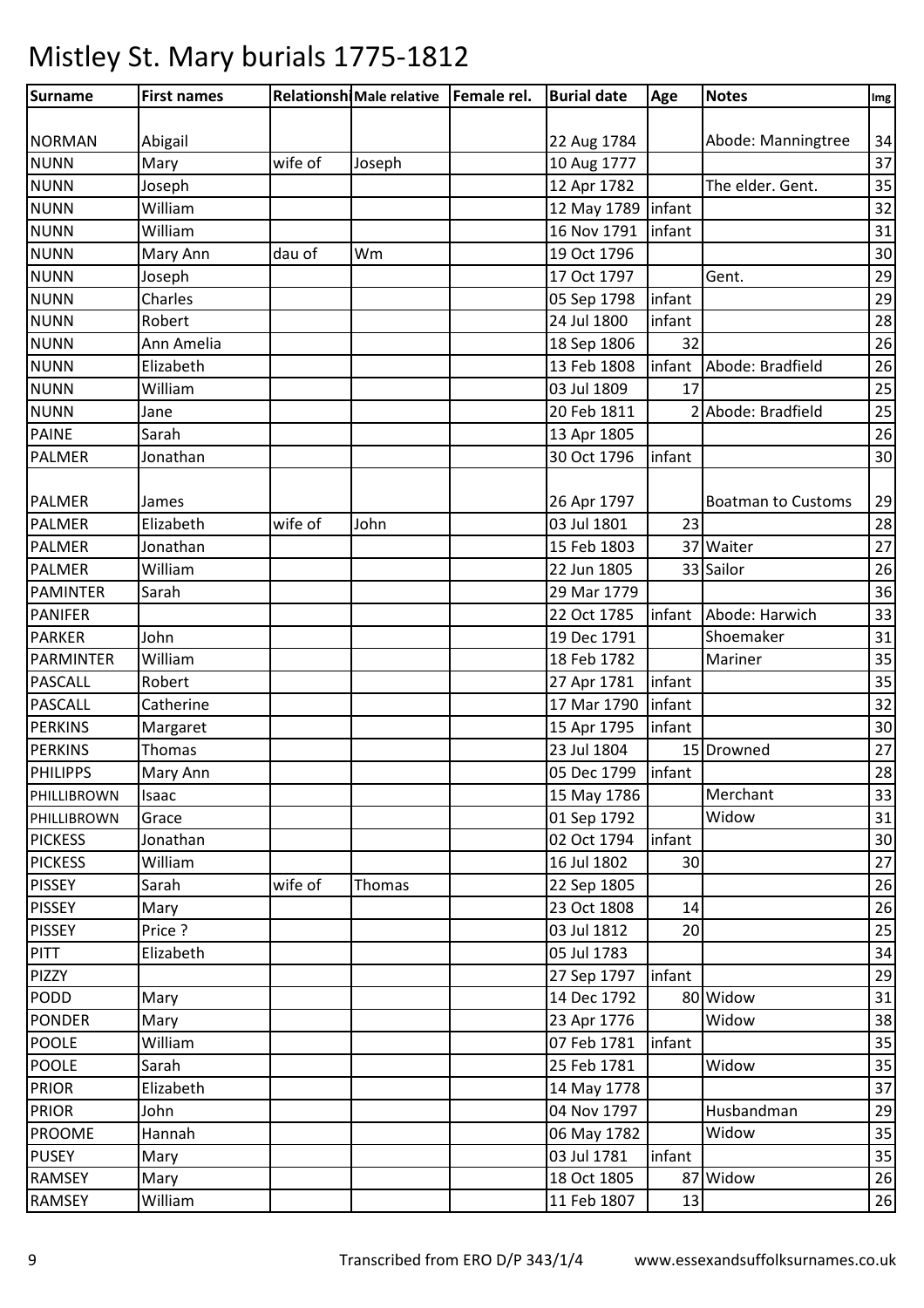| Surname          | <b>First names</b> |         | Relationshi Male relative   Female rel. | <b>Burial date</b>   | Age                     | <b>Notes</b>             | Img       |
|------------------|--------------------|---------|-----------------------------------------|----------------------|-------------------------|--------------------------|-----------|
| <b>REDGRAVE</b>  | Ann                |         |                                         | 17 Dec 1784          |                         | Widow                    | 34        |
| <b>REYNOLDS</b>  | Richard            |         |                                         | 29 Mar 1781          |                         |                          | 35        |
| <b>RICHARDS</b>  |                    | wife of |                                         | 27 Jun 1805          |                         |                          | 26        |
|                  |                    |         |                                         |                      |                         | The Right Hon. Died at   |           |
| <b>RIGBY</b>     | Richard            |         |                                         | 16 Apr 1788          |                         | Bath the 8th             | 32        |
|                  |                    |         |                                         |                      |                         |                          |           |
|                  |                    |         |                                         |                      |                         | Sister to the late Right |           |
|                  |                    |         |                                         |                      |                         | Hon Richard Rigby.       |           |
| <b>RIGBY</b>     | Anne               |         |                                         | 04 Oct 1798          |                         | 76 From Lawford          | 29        |
| <b>RIMES</b>     | John               |         |                                         | 02 May 1776          |                         |                          | 38        |
| <b>RIMES</b>     |                    | wife of | Thos                                    | 23 Nov 1782          |                         |                          | 35        |
| <b>RISBEE</b>    | Mary               | wife of | Samuel                                  | 28 Mar 1784          |                         |                          | 34        |
| <b>RISBEE</b>    | Samuel             |         |                                         | 07 Oct 1807          | 40                      |                          | 26        |
| <b>RISBEE</b>    | Samuel             |         |                                         | 30 Mar 1811          | 75                      |                          | 25        |
|                  |                    |         |                                         |                      |                         | Surgeon, from            |           |
| <b>ROGERS</b>    | John               |         |                                         | 27 Jan 1793          |                         | Manningtree              | 31        |
| <b>ROGERS</b>    | Ann                |         |                                         | 01 Feb 1793          |                         | Widow                    | 31        |
| <b>ROLFE</b>     | William            |         |                                         | 11 Dec 1775          |                         |                          | 38        |
| <b>ROLFE</b>     | Mary               |         |                                         | 31 Mar 1784          |                         | Widow                    | 34        |
|                  |                    |         |                                         |                      |                         |                          |           |
| <b>ROLFE</b>     | Henry              |         |                                         | 15 Nov 1793          |                         | Abode: Manningtree       | 31        |
| <b>ROLFE</b>     | Mary               |         |                                         | 15 Nov 1801          |                         | 54 Widow                 | 28        |
| <b>ROLPH</b>     | Ann                | wife of | Henry                                   | 16 Dec 1776          |                         |                          | 37        |
| <b>ROSE</b>      | William            |         |                                         | 24 May 1784   infant |                         | Pauper                   | 34        |
| <b>ROSE</b>      | Ann                |         |                                         | 27 Jun 1784          |                         |                          | 34        |
| <b>ROSE</b>      | Robert             |         |                                         | 14 Feb 1787          |                         | Labourer                 | 33        |
| <b>ROSE</b>      | Francis            |         |                                         | 06 Jul 1792          |                         |                          | 31        |
| <b>ROSE</b>      | Mary               |         |                                         | 05 Sep 1792          |                         | Wwidow                   | 31        |
| <b>ROSE</b>      | William            |         |                                         | 09 Sep 1810          | 30                      |                          | 25        |
| <b>ROSE</b>      | Marianne           |         |                                         | 18 Sep 1810          | $\overline{\mathbf{3}}$ |                          | 25        |
| <b>RUMSEY</b>    | Sarah              |         |                                         | 07 Jan 1776          | infant                  |                          | 38        |
| <b>RUSHEN</b>    | Abraham            |         |                                         | 08 Apr 1779          |                         |                          | 36        |
| <b>RUSHEN</b>    | Susan              |         |                                         | 08 Dec 1779          |                         |                          | 36        |
| <b>RUSHEN</b>    | Sally              |         |                                         | 18 Mar 1783          |                         |                          | 35        |
| <b>RUSSELL</b>   | John               |         |                                         | 12 Sep 1780          |                         |                          | 36        |
| <b>RUSSELL</b>   | Sarah              |         |                                         | 19 Nov 1800          |                         | Widow                    | 28        |
| <b>SAGERS</b>    | Isaac              |         |                                         | 29 Mar 1801          | infant                  |                          | 28        |
| <b>SATCHELL</b>  | James              |         |                                         | 02 May 1799          |                         |                          | 29        |
| <b>SAUNDERS</b>  | Elizabeth          | wife of | Nathaniel                               | 09 Jun 1793          |                         |                          | 31        |
| <b>SAUNDERS</b>  | Nathaniel          |         |                                         | 08 Mar 1811          | 77                      |                          | 25        |
| SAVAGE           | John               |         |                                         | 16 Jun 1782          |                         |                          | 35        |
| <b>SCOTT</b>     | Sarah              |         |                                         | 03 Jul 1790          |                         | P                        | 32        |
| <b>SCOTT</b>     | Richard            |         |                                         | 15 Jul 1810          | 65                      |                          | 25        |
| <b>SCRIVENER</b> | Alice              | wife of | William                                 | 18 Feb 1783          |                         |                          | 35        |
| <b>SCRIVENER</b> | William            |         |                                         | 05 Sep 1790          |                         | Wheelwright              | 32        |
| <b>SCRIVENER</b> | Sarah              |         |                                         | 17 Mar 1795          |                         | Widow                    | 30        |
| <b>SCRIVENER</b> | Martha             | dau of  | Wm                                      | 19 Dec 1795          |                         |                          | 30        |
| <b>SCRIVENER</b> | William            |         |                                         | 23 Dec 1811          | 74                      |                          | 25        |
| <b>SCRIVENER</b> | Mary               |         |                                         | 18 Sep 1812          | 71                      |                          | <b>25</b> |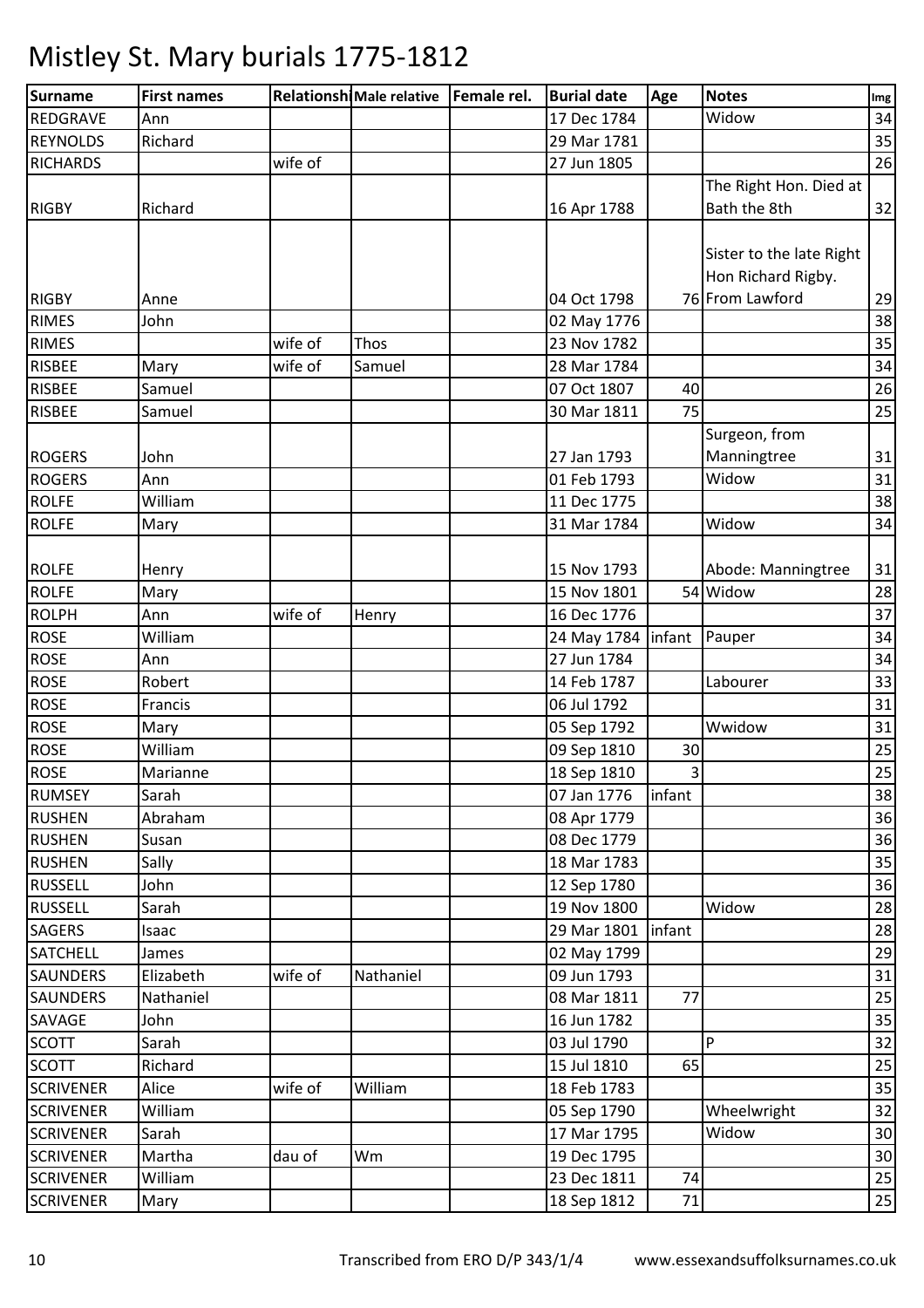| <b>Surname</b>    | <b>First names</b> |         | Relationshi Male relative   Female rel. | <b>Burial date</b>   | Age    | <b>Notes</b>                | Img |
|-------------------|--------------------|---------|-----------------------------------------|----------------------|--------|-----------------------------|-----|
| <b>SEABORN</b>    | Edward             |         |                                         | 01 Mar 1797          |        | Shoemaker                   | 29  |
| <b>SEAGUS</b>     | Mary Ann           |         |                                         | 13 Aug 1800          | infant |                             | 28  |
| <b>SHEAD</b>      | Elizabeth          |         |                                         | 12 Jul 1780          |        | 80 Widow                    | 36  |
| SHEARMAN          | Ann                |         |                                         | 22 May 1810          |        | 62 Abode: Harwich           | 25  |
| <b>SIBBOND</b>    | Mary               |         |                                         | 19 Nov 1776          |        |                             | 37  |
| <b>SIMEY</b>      | Andrew             |         |                                         | 27 May 1777          |        |                             | 37  |
| <b>SIMEY</b>      | Robert             |         |                                         | 04 Sep 1792          |        |                             | 31  |
| <b>SIMEY</b>      | Samuel             |         |                                         | 01 May 1810          | 66     |                             | 25  |
| <b>SIXTON</b>     | Robert             |         |                                         | 16 Feb 1781          |        | Sailor                      | 35  |
| <b>SIZER</b>      | Susan              |         |                                         | 14 Apr 1805          | infant |                             | 26  |
| <b>SIZER</b>      | John               |         |                                         | 10 Feb 1807          | infant |                             | 26  |
| <b>SMITH</b>      | John               | son of  | John                                    | 06 Feb 1780          |        |                             | 36  |
| <b>SMITH</b>      | William            |         |                                         | 14 Sep 1781          | infant |                             | 35  |
| <b>SMITH</b>      | Thomas             |         |                                         | 04 May 1786          |        | Pauper                      | 33  |
| <b>SMITH</b>      | James              |         |                                         | 18 Dec 1799          | infant |                             | 28  |
| <b>SMITH</b>      | William            |         |                                         | 06 May 1801   infant |        |                             | 28  |
| <b>SMITH</b>      | William            |         |                                         | 16 Jul 1804          |        | 64 Corn merchant            | 27  |
| <b>SMITH</b>      | Christian          |         |                                         | 11 Mar 1805          |        | Widow                       | 27  |
|                   |                    |         |                                         |                      |        |                             |     |
| <b>SMITH</b>      | Susan              |         |                                         | 22 Nov 1812          |        | 38 Abode: Manningtree       | 25  |
| <b>SODER</b>      | Sarah              |         |                                         | 02 Dec 1781          |        | Widow                       | 35  |
| <b>SODER</b>      | Sarah              |         |                                         | 14 Feb 1788          |        |                             | 32  |
| <b>SODER</b>      | Ann                | wife of | William                                 | 12 Jan 1790          |        |                             | 32  |
| <b>SODER</b>      | George             |         |                                         | 02 Oct 1794          | infant |                             | 30  |
| <b>SODER</b>      | William            |         |                                         | 29 Mar 1801          | infant |                             | 28  |
| <b>SODER</b>      | Mary               |         |                                         | 14 Mar 1804          |        | 19 Single woman             | 27  |
| <b>SODER</b>      | Mary               |         |                                         | 16 Sep 1805          |        |                             | 26  |
| <b>SODER</b>      | Sarah              |         |                                         | 24 Jun 1806          | 19     |                             | 26  |
| <b>SODER</b>      | Elizabeth          |         |                                         | 02 May 1810          | 76     |                             | 25  |
| <b>SODER</b>      | Daniel             |         |                                         | 01 Jun 1810          | 81     |                             | 25  |
| <b>SODER</b>      | Hannah             |         |                                         | 02 Mar 1812          | infant |                             | 25  |
|                   |                    |         |                                         |                      |        |                             |     |
| <b>SODER</b>      | George             |         |                                         | 03 Nov 1812          |        | 17 Abode: Manningtree       | 25  |
| <b>SPOONER</b>    | Mary Ann           |         |                                         | 18 Jan 1792          |        |                             | 31  |
| <b>SPOONER</b>    | Charles            |         |                                         | 08 Apr 1800          | infant |                             | 28  |
| <b>SPOONER</b>    | John               |         |                                         | 19 Apr 1800          | infant |                             | 28  |
|                   |                    |         |                                         |                      |        | Baker, from                 |     |
| <b>SPOONER</b>    | Catherine          | wife of |                                         | 13 Dec 1800          |        | Manningtree                 | 28  |
| <b>SPOONER</b>    | Elizabeth          |         |                                         | 19 Nov 1811          | infant |                             | 25  |
| <b>STACE</b>      | John               |         |                                         | 22 Oct 1780          |        |                             | 36  |
|                   |                    |         |                                         |                      |        |                             |     |
| <b>STACE</b>      | John               |         |                                         | 07 Aug 1798          |        | <b>Custom House Officer</b> | 29  |
| <b>STACE</b>      | Widow              |         |                                         | 10 Oct 1799          |        | Abode: Wivenhoe             | 28  |
| <b>STAFFORD</b>   | Elizabeth          | wife of | Thomas                                  | 21 May 1795          |        |                             | 30  |
| <b>STAFFORD</b>   | Thomas             |         |                                         | 24 Mar 1796          |        |                             | 30  |
|                   |                    |         |                                         |                      |        | Drowned. From South         |     |
| <b>STEPHENSON</b> | Bartholemew        |         |                                         | 24 May 1812          |        | 31 Shields                  | 25  |
| <b>STERLING</b>   | William            |         |                                         | 05 May 1808          |        | 3 Abode: Lawford            | 26  |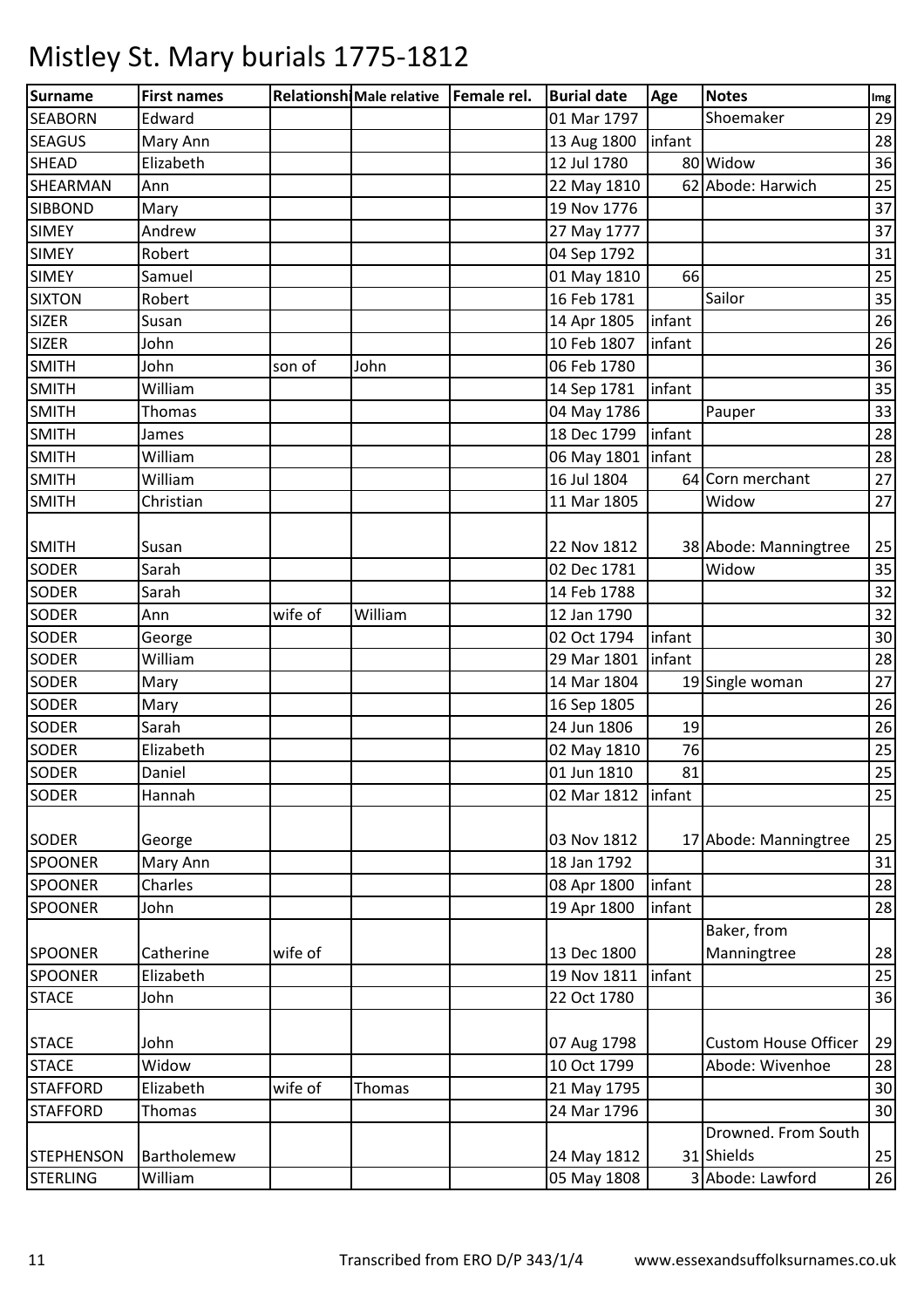| Surname           | <b>First names</b>    |         | Relationshi Male relative   Female rel. | <b>Burial date</b>  | Age    | <b>Notes</b>                                                              | Img |
|-------------------|-----------------------|---------|-----------------------------------------|---------------------|--------|---------------------------------------------------------------------------|-----|
|                   |                       |         |                                         |                     |        |                                                                           |     |
| <b>STERLING</b>   | James                 |         |                                         | 29 Sep 1808         |        | 33 From Lawford Street                                                    | 26  |
| <b>STEVENS</b>    | Ann                   |         |                                         | 16 Jan 1781         |        |                                                                           | 36  |
| <b>STEVENS</b>    | John                  | son of  | Ann                                     | 16 Jan 1781         | infant |                                                                           | 36  |
| <b>STEVENS</b>    | <b>Thomas</b>         |         |                                         | 03 Apr 1785         |        |                                                                           | 34  |
| <b>STEVENS</b>    | Mary                  |         |                                         | 23 Jan 1809         | 29     |                                                                           | 26  |
|                   |                       |         |                                         |                     |        | A sailor from Shields.                                                    |     |
| <b>STEVENSON</b>  | George                |         |                                         | 25 Nov 1788         |        | Drowned                                                                   | 32  |
| <b>STOCK</b>      | Maria                 |         |                                         | 26 Jan 1808         | 18     |                                                                           | 26  |
| <b>STOGGELLS</b>  | Joseph                |         |                                         | 03 Oct 1791         | infant |                                                                           | 31  |
| <b>STOGGELS</b>   | John                  | son of  | John                                    | 09 Jan 1777         |        |                                                                           | 37  |
| <b>STOGGELS</b>   | Robert                |         |                                         | 19 Mar 1781         | infant |                                                                           | 35  |
| <b>STOGGELS</b>   | Elizabeth             |         |                                         | 08 May 1799         | infant |                                                                           | 29  |
| <b>STRIBBLING</b> | <b>Thomas</b>         | son of  | James                                   | 07 Oct 1778         |        |                                                                           | 37  |
| <b>STRIBLING</b>  | Susanna               |         |                                         | 05 Feb 1810         | 75     |                                                                           | 25  |
| <b>STRIBLING</b>  | Benjamin              |         |                                         | 01 Jun 1810         | 83     |                                                                           | 25  |
| <b>STUDD</b>      | Mary                  |         |                                         | 30 May 1790         |        | Widow, from Lawford                                                       | 32  |
| <b>TAYLOR</b>     | Sarah                 |         |                                         | 13 Jun 1784         |        | Abode: East Bergholt                                                      | 34  |
| <b>TAYLOR</b>     | Elizabeth             | wife of | Thomas                                  | 15 Feb 1787         |        |                                                                           | 33  |
| <b>TAYLOR</b>     | Thomas M              |         |                                         | 20 Feb 1793         | infant |                                                                           | 31  |
| <b>TAYLOR</b>     | <b>Thomas</b>         |         |                                         | 03 May 1793         |        | Pau                                                                       | 31  |
| <b>TAYLOR</b>     | Thomas                |         |                                         | 18 May 1794         | infant |                                                                           | 31  |
|                   |                       |         |                                         |                     |        | Alias Robert Fairlie, a<br>sailor suffocated on<br>board a coal ship from |     |
| <b>TAYLOR</b>     | George                |         |                                         | 30 Jun 1799         |        | Shields                                                                   | 29  |
| <b>TAYLOR</b>     | Mary                  |         |                                         | 21 Sep 1801         | 1      |                                                                           | 28  |
| <b>TAYLOR</b>     | <b>Thomas Bridges</b> |         |                                         | 18 Jan 1811         |        | 32 Abode: East Bergholt                                                   | 25  |
| <b>THOMPSON</b>   | Amy                   |         |                                         | 23 Aug 1782         |        |                                                                           | 35  |
| <b>THOMPSON</b>   | Martha                |         |                                         | 22 Jul 1788         | infant |                                                                           | 32  |
| <b>THOMPSON</b>   | James                 | son of  | James                                   | 14 Jan 1797         |        |                                                                           | 30  |
| <b>THOMPSON</b>   | James                 |         |                                         | 07 Jan 1801         | infant |                                                                           | 28  |
| <b>THOMPSON</b>   | Jacob                 |         |                                         | 03 Jun 1810         | 52     |                                                                           | 25  |
| <b>THOMPSON</b>   | William               |         |                                         | 08 Feb 1811         | 25     |                                                                           | 25  |
| <b>TILLMAN</b>    | Susan                 |         |                                         | 19 Jun 1810         |        | 50 Abode: Manningtree                                                     | 25  |
| <b>TOLLODAY</b>   | John                  |         |                                         | 12 Dec 1808         | 69     |                                                                           | 26  |
| <b>TOLLODY</b>    | Elizabeth             | wife of | John                                    | 05 Aug 1783         |        |                                                                           | 34  |
| <b>TOLLODY</b>    | William               |         |                                         | 17 Jun 1792         |        |                                                                           | 31  |
| <b>TOLLODY</b>    | Maria                 |         |                                         | 07 May 1793 linfant |        |                                                                           | 31  |
| <b>TOLLODY</b>    | William               |         |                                         | 01 Nov 1807         | infant |                                                                           | 26  |
| <b>TOTHAM</b>     | Alice                 | wife of | John                                    | 29 Jun 1776         |        |                                                                           | 38  |
| <b>TOTHAM</b>     | William               | son of  | John                                    | 16 Sep 1776         | infant |                                                                           | 37  |
| <b>TOTHAM</b>     | Alice                 |         |                                         | 20 Jun 1781         |        |                                                                           | 35  |
| <b>TOTHAM</b>     | John                  |         |                                         | 07 Apr 1784         |        | Mariner, pauper                                                           | 34  |
| <b>TOVELL</b>     | Ann                   |         |                                         | 10 Apr 1777         | infant |                                                                           | 37  |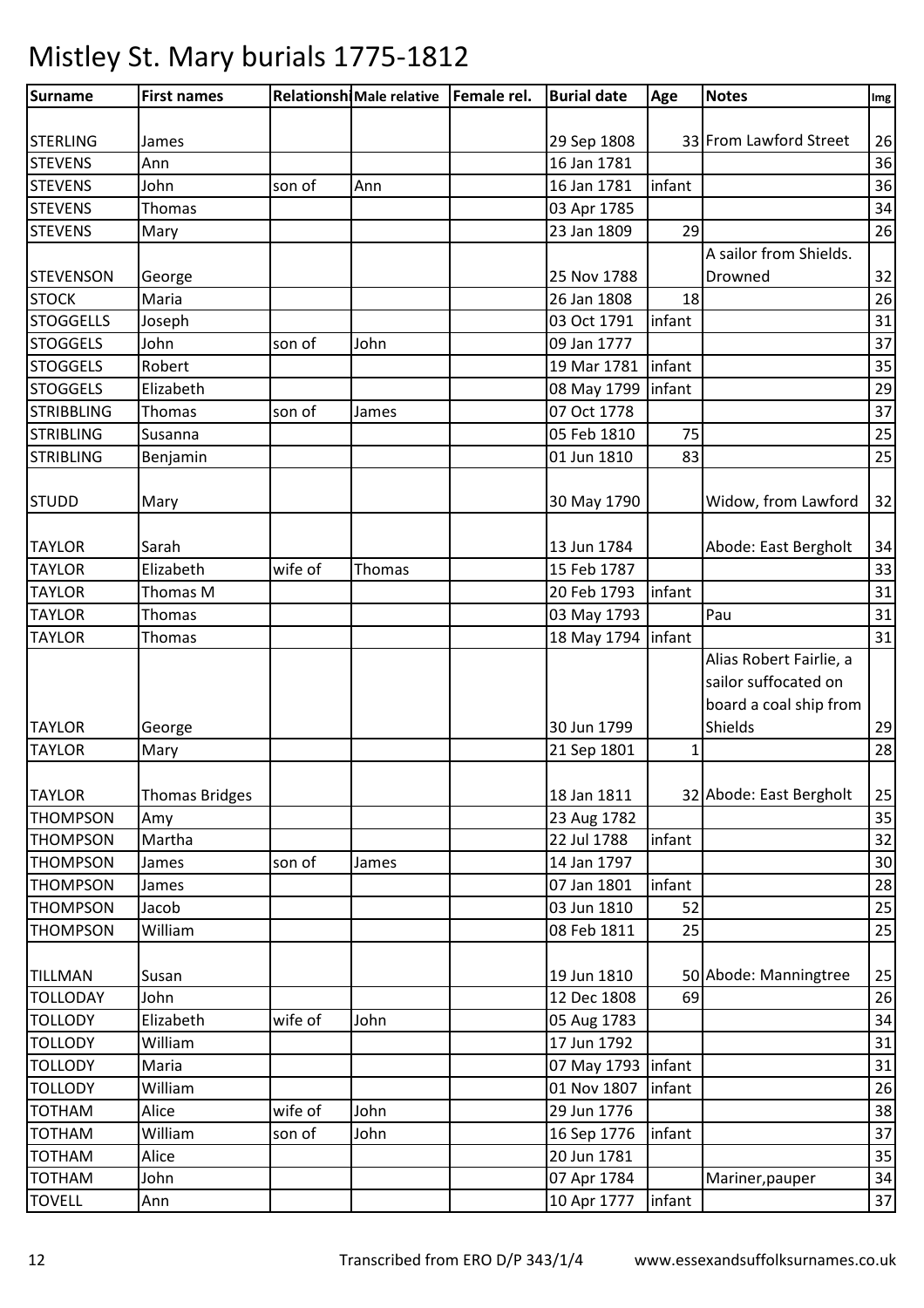| 25<br><b>TOVELL</b><br><b>Grace Ranfield</b><br>23 Dec 1812<br><b>TURNER</b><br>04 Jan 1803<br>27<br>Maria<br><b>UPTON</b><br>25 Feb 1788<br>32<br>infant<br>Mary Ann<br>infant<br>32<br><b>UPTON</b><br>Elizabeth<br>09 Jan 1790<br><b>WALE</b><br>Elizabeth<br>12 Jan 1794<br>31<br>Abode: Colchester<br><b>WALKER</b><br>36<br>William<br>03 Sep 1779<br>28<br>19 Abode: Manningtree<br>dau of<br>Samuel<br>29 Oct 1799<br>Mary<br>37<br><b>WALLIS</b><br>08 Mar 1778<br>Joseph<br><b>WALLIS</b><br>33<br>19 Oct 1786<br>Francis<br>Idiot pauper<br><b>WARNER</b><br>dau of<br>14 Mar 1777<br>37<br>Sarah<br>George<br>Rose<br><b>WARNER</b><br>William<br>19 Jul 1777<br>37<br>son of<br>George<br>infant<br>37<br>Mark<br>son of<br>John<br>25 Oct 1777<br>19 Jul 1778<br>37<br>WARNER<br>John<br>John<br>12 Jun 1784<br>dau of<br>34<br>Ann<br>Pilot. Drowned. No<br>afft obliged to be<br>buried in his clothers<br><b>WARNER</b><br>John<br>22 May 1787<br>33<br>21 Oct 1787<br><b>WARNER</b><br>Mary<br><b>WARNER</b><br>22 Oct 1787<br>33<br>Sarah<br><b>WARNER</b><br>Sarah<br>08 Mar 1789<br>infant<br>infant<br><b>WARNER</b><br>Samuel<br>24 May 1789<br>02 Nov 1789<br>85 Pilot<br><b>WARNER</b><br>John<br>wife of<br>Elizabeth<br>John<br>WARNER<br>07 Apr 1792<br>Farrier?<br><b>WARNER</b><br>Elizabeth<br>wife of<br>John<br>14 Apr 1793<br><b>WARNER</b><br>wife of<br>28 Aug 1794<br>Rose<br>George<br>Pilot<br>17 Jan 1797<br><b>WARNER</b><br>George<br><b>WARNER</b><br>John<br>03 May 1799   infant<br>Sarah<br>wife of<br>37<br><b>WARNER</b><br>Samuel<br>10 Jul 1803<br>76<br><b>WARNER</b><br>Gertrude<br>25 Jan 1806<br>17 Nov 1807<br>60<br><b>WARNER</b><br>William<br><b>WATSON</b><br>Charles<br>16 Apr 1780<br>Carpenter<br><b>WATSON</b><br>02 Jan 1785<br>Sarah<br>widow of<br>Charles<br><b>WATSON</b><br>21 Jul 1788<br>Sarah<br><b>WATT</b><br>16 Mar 1808<br>infant<br>Eliza<br><b>WATTS</b><br>Mary Ann<br>10 Sep 1780<br>infant<br><b>WATTS</b><br>30 Jan 1793<br>Widow<br>Mary<br>Sailor<br>William<br>26 Jul 1796<br><b>WATTS</b><br><b>WEAVER</b><br>10 Feb 1778<br>Susan<br>WEAVER<br>dau of<br>14 Feb 1778<br>Susan<br>Susan<br>William<br><b>WHINNY</b><br>dau of<br>17 Feb 1777<br>Elizabeth<br><b>WHITE</b><br>13 Jul 1776<br>Richard deceased<br>Frances<br>dau of<br>Richard<br>05 Jan 1777<br><b>WHITE</b><br>Thomas<br>24 Nov 1787<br><b>WHITE</b><br>Sarah<br>dau of<br>John<br>Widow<br><b>WHITE</b><br>01 Apr 1788<br>Ann<br><b>WHITE</b><br>29 May 1796   infant<br>Ann<br><b>WHITE</b><br>19 Aug 1797<br>infant<br>Mary | Surname       | <b>First names</b> | Relationshi Male relative   Female rel. | <b>Burial date</b> | Age | <b>Notes</b> | Img |
|--------------------------------------------------------------------------------------------------------------------------------------------------------------------------------------------------------------------------------------------------------------------------------------------------------------------------------------------------------------------------------------------------------------------------------------------------------------------------------------------------------------------------------------------------------------------------------------------------------------------------------------------------------------------------------------------------------------------------------------------------------------------------------------------------------------------------------------------------------------------------------------------------------------------------------------------------------------------------------------------------------------------------------------------------------------------------------------------------------------------------------------------------------------------------------------------------------------------------------------------------------------------------------------------------------------------------------------------------------------------------------------------------------------------------------------------------------------------------------------------------------------------------------------------------------------------------------------------------------------------------------------------------------------------------------------------------------------------------------------------------------------------------------------------------------------------------------------------------------------------------------------------------------------------------------------------------------------------------------------------------------------------------------------------------------------------------------------------------------------------------------------------------------------------------------------------------------------------------------------------------------------------------------------------------------------------------------------------------------------------------------------------------------------------------------------------------------------------------------------------------------------------------------------------------------------------------------------|---------------|--------------------|-----------------------------------------|--------------------|-----|--------------|-----|
|                                                                                                                                                                                                                                                                                                                                                                                                                                                                                                                                                                                                                                                                                                                                                                                                                                                                                                                                                                                                                                                                                                                                                                                                                                                                                                                                                                                                                                                                                                                                                                                                                                                                                                                                                                                                                                                                                                                                                                                                                                                                                                                                                                                                                                                                                                                                                                                                                                                                                                                                                                                      |               |                    |                                         |                    |     |              |     |
|                                                                                                                                                                                                                                                                                                                                                                                                                                                                                                                                                                                                                                                                                                                                                                                                                                                                                                                                                                                                                                                                                                                                                                                                                                                                                                                                                                                                                                                                                                                                                                                                                                                                                                                                                                                                                                                                                                                                                                                                                                                                                                                                                                                                                                                                                                                                                                                                                                                                                                                                                                                      |               |                    |                                         |                    |     |              |     |
|                                                                                                                                                                                                                                                                                                                                                                                                                                                                                                                                                                                                                                                                                                                                                                                                                                                                                                                                                                                                                                                                                                                                                                                                                                                                                                                                                                                                                                                                                                                                                                                                                                                                                                                                                                                                                                                                                                                                                                                                                                                                                                                                                                                                                                                                                                                                                                                                                                                                                                                                                                                      |               |                    |                                         |                    |     |              |     |
|                                                                                                                                                                                                                                                                                                                                                                                                                                                                                                                                                                                                                                                                                                                                                                                                                                                                                                                                                                                                                                                                                                                                                                                                                                                                                                                                                                                                                                                                                                                                                                                                                                                                                                                                                                                                                                                                                                                                                                                                                                                                                                                                                                                                                                                                                                                                                                                                                                                                                                                                                                                      |               |                    |                                         |                    |     |              |     |
|                                                                                                                                                                                                                                                                                                                                                                                                                                                                                                                                                                                                                                                                                                                                                                                                                                                                                                                                                                                                                                                                                                                                                                                                                                                                                                                                                                                                                                                                                                                                                                                                                                                                                                                                                                                                                                                                                                                                                                                                                                                                                                                                                                                                                                                                                                                                                                                                                                                                                                                                                                                      |               |                    |                                         |                    |     |              |     |
|                                                                                                                                                                                                                                                                                                                                                                                                                                                                                                                                                                                                                                                                                                                                                                                                                                                                                                                                                                                                                                                                                                                                                                                                                                                                                                                                                                                                                                                                                                                                                                                                                                                                                                                                                                                                                                                                                                                                                                                                                                                                                                                                                                                                                                                                                                                                                                                                                                                                                                                                                                                      |               |                    |                                         |                    |     |              |     |
|                                                                                                                                                                                                                                                                                                                                                                                                                                                                                                                                                                                                                                                                                                                                                                                                                                                                                                                                                                                                                                                                                                                                                                                                                                                                                                                                                                                                                                                                                                                                                                                                                                                                                                                                                                                                                                                                                                                                                                                                                                                                                                                                                                                                                                                                                                                                                                                                                                                                                                                                                                                      |               |                    |                                         |                    |     |              |     |
|                                                                                                                                                                                                                                                                                                                                                                                                                                                                                                                                                                                                                                                                                                                                                                                                                                                                                                                                                                                                                                                                                                                                                                                                                                                                                                                                                                                                                                                                                                                                                                                                                                                                                                                                                                                                                                                                                                                                                                                                                                                                                                                                                                                                                                                                                                                                                                                                                                                                                                                                                                                      | <b>WALL</b>   |                    |                                         |                    |     |              |     |
|                                                                                                                                                                                                                                                                                                                                                                                                                                                                                                                                                                                                                                                                                                                                                                                                                                                                                                                                                                                                                                                                                                                                                                                                                                                                                                                                                                                                                                                                                                                                                                                                                                                                                                                                                                                                                                                                                                                                                                                                                                                                                                                                                                                                                                                                                                                                                                                                                                                                                                                                                                                      |               |                    |                                         |                    |     |              |     |
|                                                                                                                                                                                                                                                                                                                                                                                                                                                                                                                                                                                                                                                                                                                                                                                                                                                                                                                                                                                                                                                                                                                                                                                                                                                                                                                                                                                                                                                                                                                                                                                                                                                                                                                                                                                                                                                                                                                                                                                                                                                                                                                                                                                                                                                                                                                                                                                                                                                                                                                                                                                      |               |                    |                                         |                    |     |              |     |
|                                                                                                                                                                                                                                                                                                                                                                                                                                                                                                                                                                                                                                                                                                                                                                                                                                                                                                                                                                                                                                                                                                                                                                                                                                                                                                                                                                                                                                                                                                                                                                                                                                                                                                                                                                                                                                                                                                                                                                                                                                                                                                                                                                                                                                                                                                                                                                                                                                                                                                                                                                                      |               |                    |                                         |                    |     |              |     |
|                                                                                                                                                                                                                                                                                                                                                                                                                                                                                                                                                                                                                                                                                                                                                                                                                                                                                                                                                                                                                                                                                                                                                                                                                                                                                                                                                                                                                                                                                                                                                                                                                                                                                                                                                                                                                                                                                                                                                                                                                                                                                                                                                                                                                                                                                                                                                                                                                                                                                                                                                                                      |               |                    |                                         |                    |     |              |     |
|                                                                                                                                                                                                                                                                                                                                                                                                                                                                                                                                                                                                                                                                                                                                                                                                                                                                                                                                                                                                                                                                                                                                                                                                                                                                                                                                                                                                                                                                                                                                                                                                                                                                                                                                                                                                                                                                                                                                                                                                                                                                                                                                                                                                                                                                                                                                                                                                                                                                                                                                                                                      | <b>WARNER</b> |                    |                                         |                    |     |              |     |
|                                                                                                                                                                                                                                                                                                                                                                                                                                                                                                                                                                                                                                                                                                                                                                                                                                                                                                                                                                                                                                                                                                                                                                                                                                                                                                                                                                                                                                                                                                                                                                                                                                                                                                                                                                                                                                                                                                                                                                                                                                                                                                                                                                                                                                                                                                                                                                                                                                                                                                                                                                                      |               |                    |                                         |                    |     |              |     |
|                                                                                                                                                                                                                                                                                                                                                                                                                                                                                                                                                                                                                                                                                                                                                                                                                                                                                                                                                                                                                                                                                                                                                                                                                                                                                                                                                                                                                                                                                                                                                                                                                                                                                                                                                                                                                                                                                                                                                                                                                                                                                                                                                                                                                                                                                                                                                                                                                                                                                                                                                                                      | <b>WARNER</b> |                    |                                         |                    |     |              |     |
| 33<br>32<br>32<br>32<br>31<br>31<br>30<br>30<br>29<br>27<br>26<br>26<br>36<br>34<br>32<br>26<br>36<br>31<br>30<br>37<br>37<br>37<br>38<br>37<br>32<br>32<br>30<br>29                                                                                                                                                                                                                                                                                                                                                                                                                                                                                                                                                                                                                                                                                                                                                                                                                                                                                                                                                                                                                                                                                                                                                                                                                                                                                                                                                                                                                                                                                                                                                                                                                                                                                                                                                                                                                                                                                                                                                                                                                                                                                                                                                                                                                                                                                                                                                                                                                 |               |                    |                                         |                    |     |              |     |
|                                                                                                                                                                                                                                                                                                                                                                                                                                                                                                                                                                                                                                                                                                                                                                                                                                                                                                                                                                                                                                                                                                                                                                                                                                                                                                                                                                                                                                                                                                                                                                                                                                                                                                                                                                                                                                                                                                                                                                                                                                                                                                                                                                                                                                                                                                                                                                                                                                                                                                                                                                                      |               |                    |                                         |                    |     |              |     |
|                                                                                                                                                                                                                                                                                                                                                                                                                                                                                                                                                                                                                                                                                                                                                                                                                                                                                                                                                                                                                                                                                                                                                                                                                                                                                                                                                                                                                                                                                                                                                                                                                                                                                                                                                                                                                                                                                                                                                                                                                                                                                                                                                                                                                                                                                                                                                                                                                                                                                                                                                                                      |               |                    |                                         |                    |     |              |     |
|                                                                                                                                                                                                                                                                                                                                                                                                                                                                                                                                                                                                                                                                                                                                                                                                                                                                                                                                                                                                                                                                                                                                                                                                                                                                                                                                                                                                                                                                                                                                                                                                                                                                                                                                                                                                                                                                                                                                                                                                                                                                                                                                                                                                                                                                                                                                                                                                                                                                                                                                                                                      |               |                    |                                         |                    |     |              |     |
|                                                                                                                                                                                                                                                                                                                                                                                                                                                                                                                                                                                                                                                                                                                                                                                                                                                                                                                                                                                                                                                                                                                                                                                                                                                                                                                                                                                                                                                                                                                                                                                                                                                                                                                                                                                                                                                                                                                                                                                                                                                                                                                                                                                                                                                                                                                                                                                                                                                                                                                                                                                      |               |                    |                                         |                    |     |              |     |
|                                                                                                                                                                                                                                                                                                                                                                                                                                                                                                                                                                                                                                                                                                                                                                                                                                                                                                                                                                                                                                                                                                                                                                                                                                                                                                                                                                                                                                                                                                                                                                                                                                                                                                                                                                                                                                                                                                                                                                                                                                                                                                                                                                                                                                                                                                                                                                                                                                                                                                                                                                                      |               |                    |                                         |                    |     |              |     |
|                                                                                                                                                                                                                                                                                                                                                                                                                                                                                                                                                                                                                                                                                                                                                                                                                                                                                                                                                                                                                                                                                                                                                                                                                                                                                                                                                                                                                                                                                                                                                                                                                                                                                                                                                                                                                                                                                                                                                                                                                                                                                                                                                                                                                                                                                                                                                                                                                                                                                                                                                                                      |               |                    |                                         |                    |     |              |     |
|                                                                                                                                                                                                                                                                                                                                                                                                                                                                                                                                                                                                                                                                                                                                                                                                                                                                                                                                                                                                                                                                                                                                                                                                                                                                                                                                                                                                                                                                                                                                                                                                                                                                                                                                                                                                                                                                                                                                                                                                                                                                                                                                                                                                                                                                                                                                                                                                                                                                                                                                                                                      |               |                    |                                         |                    |     |              |     |
|                                                                                                                                                                                                                                                                                                                                                                                                                                                                                                                                                                                                                                                                                                                                                                                                                                                                                                                                                                                                                                                                                                                                                                                                                                                                                                                                                                                                                                                                                                                                                                                                                                                                                                                                                                                                                                                                                                                                                                                                                                                                                                                                                                                                                                                                                                                                                                                                                                                                                                                                                                                      |               |                    |                                         |                    |     |              |     |
|                                                                                                                                                                                                                                                                                                                                                                                                                                                                                                                                                                                                                                                                                                                                                                                                                                                                                                                                                                                                                                                                                                                                                                                                                                                                                                                                                                                                                                                                                                                                                                                                                                                                                                                                                                                                                                                                                                                                                                                                                                                                                                                                                                                                                                                                                                                                                                                                                                                                                                                                                                                      |               |                    |                                         |                    |     |              |     |
|                                                                                                                                                                                                                                                                                                                                                                                                                                                                                                                                                                                                                                                                                                                                                                                                                                                                                                                                                                                                                                                                                                                                                                                                                                                                                                                                                                                                                                                                                                                                                                                                                                                                                                                                                                                                                                                                                                                                                                                                                                                                                                                                                                                                                                                                                                                                                                                                                                                                                                                                                                                      |               |                    |                                         |                    |     |              |     |
|                                                                                                                                                                                                                                                                                                                                                                                                                                                                                                                                                                                                                                                                                                                                                                                                                                                                                                                                                                                                                                                                                                                                                                                                                                                                                                                                                                                                                                                                                                                                                                                                                                                                                                                                                                                                                                                                                                                                                                                                                                                                                                                                                                                                                                                                                                                                                                                                                                                                                                                                                                                      |               |                    |                                         |                    |     |              |     |
|                                                                                                                                                                                                                                                                                                                                                                                                                                                                                                                                                                                                                                                                                                                                                                                                                                                                                                                                                                                                                                                                                                                                                                                                                                                                                                                                                                                                                                                                                                                                                                                                                                                                                                                                                                                                                                                                                                                                                                                                                                                                                                                                                                                                                                                                                                                                                                                                                                                                                                                                                                                      |               |                    |                                         |                    |     |              |     |
|                                                                                                                                                                                                                                                                                                                                                                                                                                                                                                                                                                                                                                                                                                                                                                                                                                                                                                                                                                                                                                                                                                                                                                                                                                                                                                                                                                                                                                                                                                                                                                                                                                                                                                                                                                                                                                                                                                                                                                                                                                                                                                                                                                                                                                                                                                                                                                                                                                                                                                                                                                                      |               |                    |                                         |                    |     |              |     |
|                                                                                                                                                                                                                                                                                                                                                                                                                                                                                                                                                                                                                                                                                                                                                                                                                                                                                                                                                                                                                                                                                                                                                                                                                                                                                                                                                                                                                                                                                                                                                                                                                                                                                                                                                                                                                                                                                                                                                                                                                                                                                                                                                                                                                                                                                                                                                                                                                                                                                                                                                                                      |               |                    |                                         |                    |     |              |     |
|                                                                                                                                                                                                                                                                                                                                                                                                                                                                                                                                                                                                                                                                                                                                                                                                                                                                                                                                                                                                                                                                                                                                                                                                                                                                                                                                                                                                                                                                                                                                                                                                                                                                                                                                                                                                                                                                                                                                                                                                                                                                                                                                                                                                                                                                                                                                                                                                                                                                                                                                                                                      |               |                    |                                         |                    |     |              |     |
|                                                                                                                                                                                                                                                                                                                                                                                                                                                                                                                                                                                                                                                                                                                                                                                                                                                                                                                                                                                                                                                                                                                                                                                                                                                                                                                                                                                                                                                                                                                                                                                                                                                                                                                                                                                                                                                                                                                                                                                                                                                                                                                                                                                                                                                                                                                                                                                                                                                                                                                                                                                      |               |                    |                                         |                    |     |              |     |
|                                                                                                                                                                                                                                                                                                                                                                                                                                                                                                                                                                                                                                                                                                                                                                                                                                                                                                                                                                                                                                                                                                                                                                                                                                                                                                                                                                                                                                                                                                                                                                                                                                                                                                                                                                                                                                                                                                                                                                                                                                                                                                                                                                                                                                                                                                                                                                                                                                                                                                                                                                                      |               |                    |                                         |                    |     |              |     |
|                                                                                                                                                                                                                                                                                                                                                                                                                                                                                                                                                                                                                                                                                                                                                                                                                                                                                                                                                                                                                                                                                                                                                                                                                                                                                                                                                                                                                                                                                                                                                                                                                                                                                                                                                                                                                                                                                                                                                                                                                                                                                                                                                                                                                                                                                                                                                                                                                                                                                                                                                                                      |               |                    |                                         |                    |     |              |     |
|                                                                                                                                                                                                                                                                                                                                                                                                                                                                                                                                                                                                                                                                                                                                                                                                                                                                                                                                                                                                                                                                                                                                                                                                                                                                                                                                                                                                                                                                                                                                                                                                                                                                                                                                                                                                                                                                                                                                                                                                                                                                                                                                                                                                                                                                                                                                                                                                                                                                                                                                                                                      |               |                    |                                         |                    |     |              |     |
|                                                                                                                                                                                                                                                                                                                                                                                                                                                                                                                                                                                                                                                                                                                                                                                                                                                                                                                                                                                                                                                                                                                                                                                                                                                                                                                                                                                                                                                                                                                                                                                                                                                                                                                                                                                                                                                                                                                                                                                                                                                                                                                                                                                                                                                                                                                                                                                                                                                                                                                                                                                      |               |                    |                                         |                    |     |              |     |
|                                                                                                                                                                                                                                                                                                                                                                                                                                                                                                                                                                                                                                                                                                                                                                                                                                                                                                                                                                                                                                                                                                                                                                                                                                                                                                                                                                                                                                                                                                                                                                                                                                                                                                                                                                                                                                                                                                                                                                                                                                                                                                                                                                                                                                                                                                                                                                                                                                                                                                                                                                                      |               |                    |                                         |                    |     |              |     |
|                                                                                                                                                                                                                                                                                                                                                                                                                                                                                                                                                                                                                                                                                                                                                                                                                                                                                                                                                                                                                                                                                                                                                                                                                                                                                                                                                                                                                                                                                                                                                                                                                                                                                                                                                                                                                                                                                                                                                                                                                                                                                                                                                                                                                                                                                                                                                                                                                                                                                                                                                                                      |               |                    |                                         |                    |     |              |     |
|                                                                                                                                                                                                                                                                                                                                                                                                                                                                                                                                                                                                                                                                                                                                                                                                                                                                                                                                                                                                                                                                                                                                                                                                                                                                                                                                                                                                                                                                                                                                                                                                                                                                                                                                                                                                                                                                                                                                                                                                                                                                                                                                                                                                                                                                                                                                                                                                                                                                                                                                                                                      |               |                    |                                         |                    |     |              |     |
|                                                                                                                                                                                                                                                                                                                                                                                                                                                                                                                                                                                                                                                                                                                                                                                                                                                                                                                                                                                                                                                                                                                                                                                                                                                                                                                                                                                                                                                                                                                                                                                                                                                                                                                                                                                                                                                                                                                                                                                                                                                                                                                                                                                                                                                                                                                                                                                                                                                                                                                                                                                      |               |                    |                                         |                    |     |              |     |
|                                                                                                                                                                                                                                                                                                                                                                                                                                                                                                                                                                                                                                                                                                                                                                                                                                                                                                                                                                                                                                                                                                                                                                                                                                                                                                                                                                                                                                                                                                                                                                                                                                                                                                                                                                                                                                                                                                                                                                                                                                                                                                                                                                                                                                                                                                                                                                                                                                                                                                                                                                                      |               |                    |                                         |                    |     |              |     |
|                                                                                                                                                                                                                                                                                                                                                                                                                                                                                                                                                                                                                                                                                                                                                                                                                                                                                                                                                                                                                                                                                                                                                                                                                                                                                                                                                                                                                                                                                                                                                                                                                                                                                                                                                                                                                                                                                                                                                                                                                                                                                                                                                                                                                                                                                                                                                                                                                                                                                                                                                                                      |               |                    |                                         |                    |     |              |     |
|                                                                                                                                                                                                                                                                                                                                                                                                                                                                                                                                                                                                                                                                                                                                                                                                                                                                                                                                                                                                                                                                                                                                                                                                                                                                                                                                                                                                                                                                                                                                                                                                                                                                                                                                                                                                                                                                                                                                                                                                                                                                                                                                                                                                                                                                                                                                                                                                                                                                                                                                                                                      |               |                    |                                         |                    |     |              |     |
|                                                                                                                                                                                                                                                                                                                                                                                                                                                                                                                                                                                                                                                                                                                                                                                                                                                                                                                                                                                                                                                                                                                                                                                                                                                                                                                                                                                                                                                                                                                                                                                                                                                                                                                                                                                                                                                                                                                                                                                                                                                                                                                                                                                                                                                                                                                                                                                                                                                                                                                                                                                      |               |                    |                                         |                    |     |              |     |
|                                                                                                                                                                                                                                                                                                                                                                                                                                                                                                                                                                                                                                                                                                                                                                                                                                                                                                                                                                                                                                                                                                                                                                                                                                                                                                                                                                                                                                                                                                                                                                                                                                                                                                                                                                                                                                                                                                                                                                                                                                                                                                                                                                                                                                                                                                                                                                                                                                                                                                                                                                                      |               |                    |                                         |                    |     |              |     |